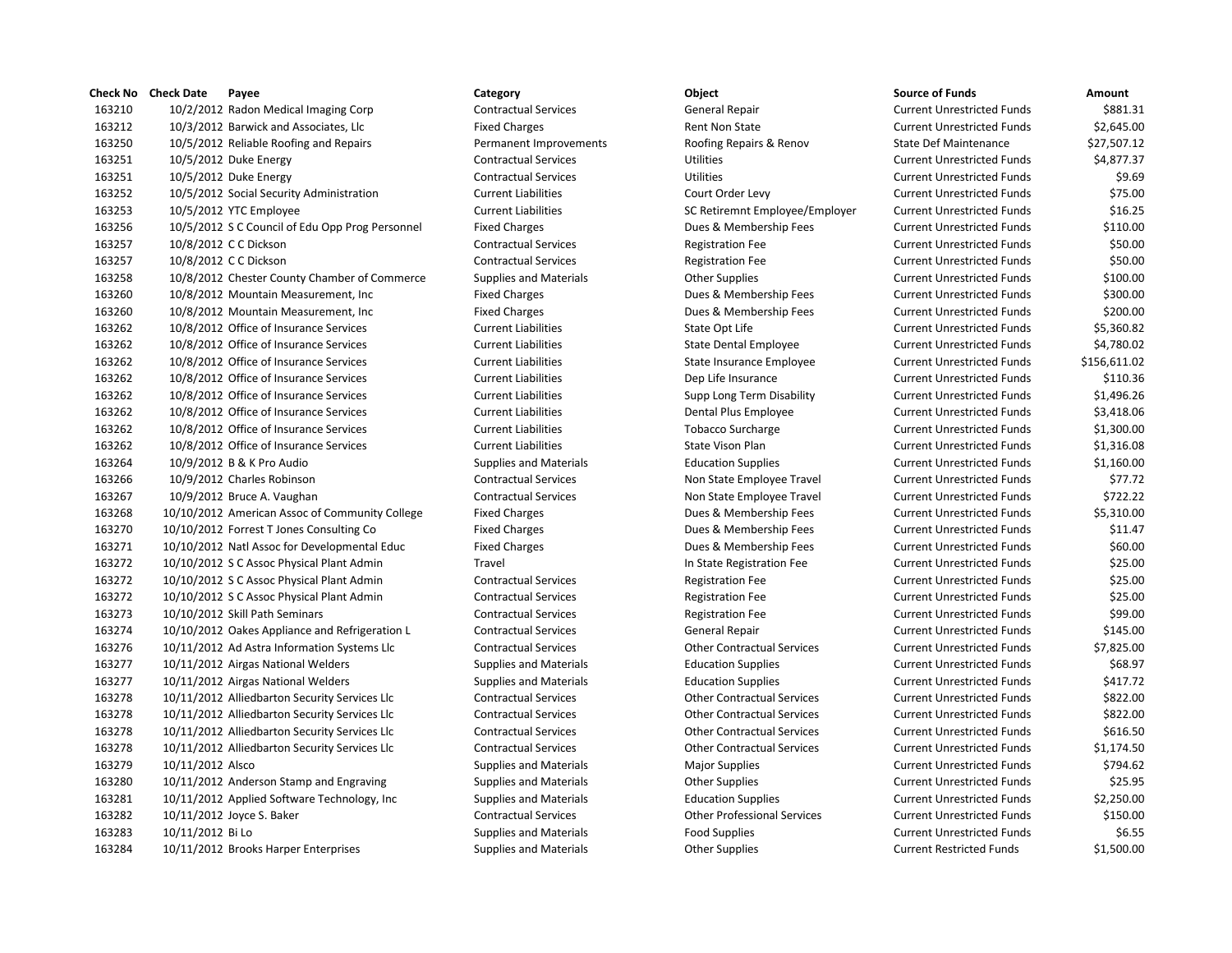| 163284 | 10/11/2012 Brooks Harper Enterprises   | Supplies and Materials        | <b>Other Supplies</b>              | Current Restricted Funds          | \$25.00    |
|--------|----------------------------------------|-------------------------------|------------------------------------|-----------------------------------|------------|
| 163286 | 10/11/2012 C C Dickson                 | <b>Contractual Services</b>   | General Repair                     | <b>Current Unrestricted Funds</b> | \$78.84    |
| 163286 | 10/11/2012 C C Dickson                 | <b>Contractual Services</b>   | General Repair                     | <b>Current Unrestricted Funds</b> | \$73.92    |
| 163287 | 10/11/2012 Canteen Vending             | <b>Supplies and Materials</b> | <b>Food Supplies</b>               | <b>Current Unrestricted Funds</b> | \$266.83   |
| 163288 | 10/11/2012 Cardinal Health             | <b>Supplies and Materials</b> | <b>Education Supplies</b>          | <b>Current Unrestricted Funds</b> | \$62.05    |
| 163288 | 10/11/2012 Cardinal Health             | <b>Supplies and Materials</b> | <b>Education Supplies</b>          | <b>Current Unrestricted Funds</b> | \$106.61   |
| 163288 | 10/11/2012 Cardinal Health             | <b>Supplies and Materials</b> | <b>Education Supplies</b>          | <b>Current Unrestricted Funds</b> | \$156.68   |
| 163288 | 10/11/2012 Cardinal Health             | <b>Supplies and Materials</b> | <b>Education Supplies</b>          | <b>Current Unrestricted Funds</b> | \$136.23   |
| 163288 | 10/11/2012 Cardinal Health             | <b>Supplies and Materials</b> | <b>Education Supplies</b>          | <b>Current Unrestricted Funds</b> | \$15.62    |
| 163288 | 10/11/2012 Cardinal Health             | <b>Supplies and Materials</b> | <b>Education Supplies</b>          | <b>Current Unrestricted Funds</b> | \$89.24    |
| 163288 | 10/11/2012 Cardinal Health             | <b>Supplies and Materials</b> | <b>Education Supplies</b>          | <b>Current Unrestricted Funds</b> | \$247.65   |
| 163288 | 10/11/2012 Cardinal Health             | <b>Supplies and Materials</b> | <b>Education Supplies</b>          | <b>Current Unrestricted Funds</b> | \$144.46   |
| 163288 | 10/11/2012 Cardinal Health             | <b>Supplies and Materials</b> | <b>Education Supplies</b>          | <b>Current Unrestricted Funds</b> | \$134.35   |
| 163288 | 10/11/2012 Cardinal Health             | <b>Supplies and Materials</b> | <b>Education Supplies</b>          | <b>Current Unrestricted Funds</b> | \$197.47   |
| 163288 | 10/11/2012 Cardinal Health             | <b>Supplies and Materials</b> | <b>Education Supplies</b>          | <b>Current Unrestricted Funds</b> | \$120.00   |
| 163288 | 10/11/2012 Cardinal Health             | <b>Supplies and Materials</b> | <b>Education Supplies</b>          | <b>Current Unrestricted Funds</b> | \$197.47   |
| 163288 | 10/11/2012 Cardinal Health             | <b>Supplies and Materials</b> | <b>Education Supplies</b>          | <b>Current Unrestricted Funds</b> | \$68.20    |
| 163288 | 10/11/2012 Cardinal Health             | <b>Supplies and Materials</b> | <b>Education Supplies</b>          | <b>Current Unrestricted Funds</b> | \$12.79    |
| 163288 | 10/11/2012 Cardinal Health             | <b>Supplies and Materials</b> | <b>Education Supplies</b>          | <b>Current Unrestricted Funds</b> | \$275.76   |
| 163288 | 10/11/2012 Cardinal Health             | <b>Supplies and Materials</b> | <b>Education Supplies</b>          | <b>Current Unrestricted Funds</b> | \$15.00    |
| 163288 | 10/11/2012 Cardinal Health             | <b>Supplies and Materials</b> | <b>Education Supplies</b>          | <b>Current Unrestricted Funds</b> | \$247.95   |
| 163288 | 10/11/2012 Cardinal Health             | <b>Supplies and Materials</b> | <b>Education Supplies</b>          | <b>Current Unrestricted Funds</b> | \$27.80    |
| 163288 | 10/11/2012 Cardinal Health             | <b>Supplies and Materials</b> | <b>Education Supplies</b>          | <b>Current Unrestricted Funds</b> | \$50.17    |
| 163288 | 10/11/2012 Cardinal Health             | <b>Supplies and Materials</b> | <b>Education Supplies</b>          | <b>Current Unrestricted Funds</b> | \$64.79    |
| 163288 | 10/11/2012 Cardinal Health             | <b>Supplies and Materials</b> | <b>Education Supplies</b>          | <b>Current Unrestricted Funds</b> | \$249.00   |
| 163288 | 10/11/2012 Cardinal Health             | <b>Supplies and Materials</b> | <b>Education Supplies</b>          | <b>Current Unrestricted Funds</b> | \$9.55     |
| 163289 | 10/11/2012 Career Step Llc             | <b>Contractual Services</b>   | <b>Other Professional Services</b> | <b>Current Unrestricted Funds</b> | \$1,900.00 |
| 163290 | 10/11/2012 Carolina Golf Cars          | <b>Contractual Services</b>   | General Repair                     | <b>Current Unrestricted Funds</b> | \$95.00    |
| 163290 | 10/11/2012 Carolina Golf Cars          | <b>Contractual Services</b>   | General Repair                     | <b>Current Unrestricted Funds</b> | \$690.00   |
| 163290 | 10/11/2012 Carolina Golf Cars          | <b>Contractual Services</b>   | General Repair                     | <b>Current Unrestricted Funds</b> | \$261.25   |
| 163290 | 10/11/2012 Carolina Golf Cars          | <b>Contractual Services</b>   | General Repair                     | <b>Current Unrestricted Funds</b> | \$73.05    |
| 163291 | 10/11/2012 Citrix System Inc           | <b>Contractual Services</b>   | <b>Other Contractual Services</b>  | <b>Current Unrestricted Funds</b> | \$1,446.58 |
| 163291 | 10/11/2012 Citrix System Inc           | <b>Contractual Services</b>   | <b>Other Contractual Services</b>  | <b>Current Unrestricted Funds</b> | \$2,893.15 |
| 163292 | 10/11/2012 City Electric Accounts - Sc | <b>Contractual Services</b>   | <b>Other Professional Services</b> | <b>Current Unrestricted Funds</b> | \$366.31   |
| 163293 | 10/11/2012 City of Rock Hill           | <b>Supplies and Materials</b> | Fuel                               | <b>Current Unrestricted Funds</b> | \$1,273.32 |
| 163293 | 10/11/2012 City of Rock Hill           | <b>Supplies and Materials</b> | Fuel                               | <b>Current Unrestricted Funds</b> | \$292.15   |
| 163294 | 10/11/2012 Cox's Rock Hill Inc         | <b>Contractual Services</b>   | <b>Other Professional Services</b> | <b>Current Unrestricted Funds</b> | \$570.00   |
| 163294 | 10/11/2012 Cox's Rock Hill Inc         | <b>Contractual Services</b>   | <b>Other Professional Services</b> | <b>Current Unrestricted Funds</b> | \$695.00   |
| 163295 | 10/11/2012 Drakeford Upholstery        | <b>Contractual Services</b>   | General Repair                     | <b>Current Unrestricted Funds</b> | \$175.00   |
| 163295 | 10/11/2012 Drakeford Upholstery        | <b>Contractual Services</b>   | General Repair                     | <b>Current Unrestricted Funds</b> | \$425.00   |
| 163296 | 10/11/2012 Education to Go             | <b>Contractual Services</b>   | <b>Other Professional Services</b> | <b>Current Unrestricted Funds</b> | \$60.00    |
| 163297 | 10/11/2012 Elevator Inspection Llc     | <b>Contractual Services</b>   | <b>Other Professional Services</b> | <b>Current Unrestricted Funds</b> | \$450.00   |
| 163298 | 10/11/2012 Ellucian Inc                | <b>Contractual Services</b>   | <b>Other Professional Services</b> | <b>Current Unrestricted Funds</b> | \$7,000.00 |
| 163299 | 10/11/2012 Fastenal                    | <b>Contractual Services</b>   | <b>Other Contractual Services</b>  | <b>Current Unrestricted Funds</b> | \$24.92    |
| 163300 | 10/11/2012 Firstlab                    | <b>Contractual Services</b>   | <b>Other Professional Services</b> | <b>Current Unrestricted Funds</b> | \$32.75    |
| 163300 | 10/11/2012 Firstlab                    | <b>Contractual Services</b>   | <b>Other Professional Services</b> | <b>Current Unrestricted Funds</b> | \$28.75    |

| Current Restricted Funds   | \$25.00    |
|----------------------------|------------|
| Current Unrestricted Funds | \$78.84    |
| Current Unrestricted Funds | \$73.92    |
| Current Unrestricted Funds | \$266.83   |
| Current Unrestricted Funds | \$62.05    |
| Current Unrestricted Funds | \$106.61   |
| Current Unrestricted Funds | \$156.68   |
| Current Unrestricted Funds | \$136.23   |
| Current Unrestricted Funds | \$15.62    |
| Current Unrestricted Funds | \$89.24    |
| Current Unrestricted Funds | \$247.65   |
| Current Unrestricted Funds | \$144.46   |
| Current Unrestricted Funds | \$134.35   |
| Current Unrestricted Funds | \$197.47   |
| Current Unrestricted Funds | \$120.00   |
| Current Unrestricted Funds | \$197.47   |
| Current Unrestricted Funds | \$68.20    |
| Current Unrestricted Funds | \$12.79    |
| Current Unrestricted Funds | \$275.76   |
| Current Unrestricted Funds | \$15.00    |
| Current Unrestricted Funds | \$247.95   |
| Current Unrestricted Funds | \$27.80    |
| Current Unrestricted Funds | \$50.17    |
| Current Unrestricted Funds | \$64.79    |
| Current Unrestricted Funds | \$249.00   |
| Current Unrestricted Funds | \$9.55     |
| Current Unrestricted Funds | \$1,900.00 |
| Current Unrestricted Funds | \$95.00    |
| Current Unrestricted Funds | \$690.00   |
| Current Unrestricted Funds | \$261.25   |
| Current Unrestricted Funds | \$73.05    |
| Current Unrestricted Funds | \$1,446.58 |
| Current Unrestricted Funds | \$2,893.15 |
| Current Unrestricted Funds | \$366.31   |
| Current Unrestricted Funds | \$1,273.32 |
| Current Unrestricted Funds | \$292.15   |
| Current Unrestricted Funds | \$570.00   |
| Current Unrestricted Funds | \$695.00   |
| Current Unrestricted Funds | \$175.00   |
| Current Unrestricted Funds | \$425.00   |
| Current Unrestricted Funds | \$60.00    |
| Current Unrestricted Funds | \$450.00   |
| Current Unrestricted Funds | \$7,000.00 |
| Current Unrestricted Funds | \$24.92    |
| Current Unrestricted Funds | \$32.75    |
| Current Unrestricted Funds | \$28.75    |
|                            |            |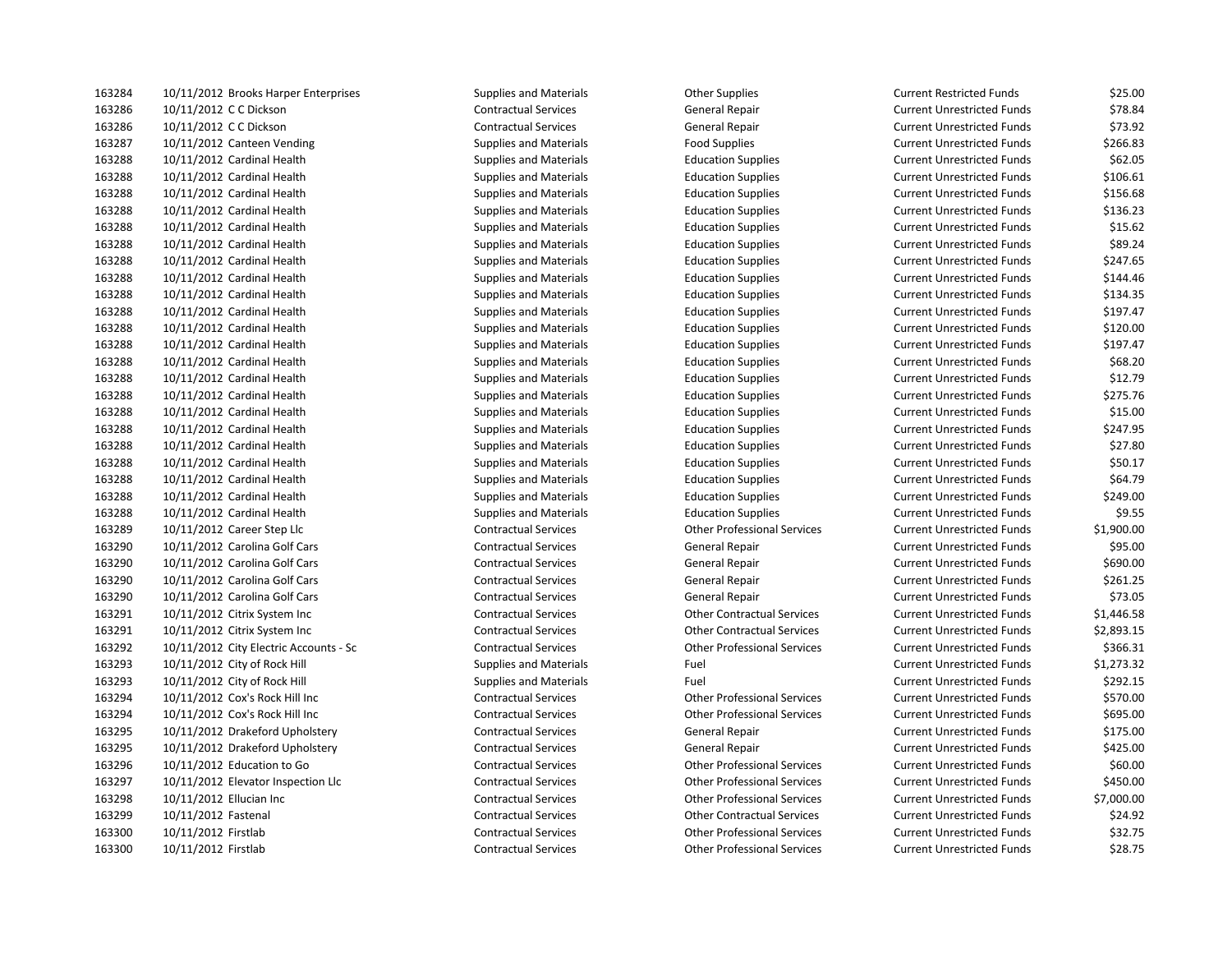| 163300 | 10/11/2012 Firstlab                           | <b>Contractual Services</b>   | <b>Other Professional Services</b> | <b>Current Unrestricted Funds</b> | \$32.75    |
|--------|-----------------------------------------------|-------------------------------|------------------------------------|-----------------------------------|------------|
| 163301 | 10/11/2012 Fort Mill B B Q Comp.              | <b>Supplies and Materials</b> | <b>Food Supplies</b>               | <b>Current Unrestricted Funds</b> | \$3,625.00 |
| 163302 | 10/11/2012 Gala Affairs Party Rentals         | <b>Contractual Services</b>   | <b>Other Professional Services</b> | <b>Current Unrestricted Funds</b> | \$173.34   |
| 163303 | 10/11/2012 Gateway Supply Company             | <b>Contractual Services</b>   | <b>General Repair</b>              | <b>Current Unrestricted Funds</b> | \$28.12    |
| 163303 | 10/11/2012 Gateway Supply Company             | <b>Contractual Services</b>   | General Repair                     | <b>Current Unrestricted Funds</b> | \$157.83   |
| 163303 | 10/11/2012 Gateway Supply Company             | <b>Contractual Services</b>   | <b>General Repair</b>              | <b>Current Unrestricted Funds</b> | \$96.64    |
| 163304 | 10/11/2012 Gatlin Education Service           | <b>Contractual Services</b>   | <b>Other Professional Services</b> | <b>Current Unrestricted Funds</b> | \$1,495.00 |
| 163305 | 10/11/2012 Graybar Electric Co                | <b>Contractual Services</b>   | General Repair                     | <b>Current Unrestricted Funds</b> | \$20.33    |
| 163306 | 10/11/2012 Halo Promotions                    | <b>Contractual Services</b>   | Advertising                        | <b>Current Unrestricted Funds</b> | \$2,072.18 |
| 163307 | 10/11/2012 Honey Baked Ham Company            | <b>Supplies and Materials</b> | <b>Food Supplies</b>               | <b>Current Unrestricted Funds</b> | \$283.19   |
| 163307 | 10/11/2012 Honey Baked Ham Company            | Supplies and Materials        | <b>Food Supplies</b>               | <b>Current Unrestricted Funds</b> | \$323.69   |
| 163307 | 10/11/2012 Honey Baked Ham Company            | Supplies and Materials        | <b>Food Supplies</b>               | <b>Current Unrestricted Funds</b> | \$259.78   |
| 163307 | 10/11/2012 Honey Baked Ham Company            | <b>Supplies and Materials</b> | <b>Food Supplies</b>               | <b>Current Unrestricted Funds</b> | \$78.50    |
| 163308 | 10/11/2012 Infolab Inc                        | <b>Supplies and Materials</b> | <b>Education Supplies</b>          | <b>Current Unrestricted Funds</b> | \$863.00   |
| 163308 | 10/11/2012 Infolab Inc                        | <b>Supplies and Materials</b> | <b>Education Supplies</b>          | <b>Current Unrestricted Funds</b> | \$3.00     |
| 163309 | 10/11/2012 Interstate Fleet Services          | Supplies and Materials        | Motor Vehicle                      | <b>Current Unrestricted Funds</b> | \$197.04   |
| 163309 | 10/11/2012 Interstate Fleet Services          | <b>Supplies and Materials</b> | Motor Vehicle                      | <b>Current Unrestricted Funds</b> | \$79.50    |
| 163309 | 10/11/2012 Interstate Fleet Services          | <b>Supplies and Materials</b> | Motor Vehicle                      | <b>Current Unrestricted Funds</b> | \$569.76   |
| 163309 | 10/11/2012 Interstate Fleet Services          | <b>Supplies and Materials</b> | Motor Vehicle                      | <b>Current Unrestricted Funds</b> | \$139.74   |
| 163310 | 10/11/2012 Interstate Towing and Recovery     | <b>Contractual Services</b>   | General Repair                     | <b>Current Unrestricted Funds</b> | \$100.00   |
| 163311 | 10/11/2012 YTC Employee                       | <b>Supplies and Materials</b> | <b>Maintenance Supplies</b>        | <b>Current Unrestricted Funds</b> | \$1,198.40 |
| 163311 | 10/11/2012 YTC Employee                       | <b>Supplies and Materials</b> | <b>Maintenance Supplies</b>        | <b>Current Unrestricted Funds</b> | \$49.76    |
| 163311 | 10/11/2012 YTC Employee                       | <b>Supplies and Materials</b> | <b>Maintenance Supplies</b>        | <b>Current Unrestricted Funds</b> | \$191.71   |
| 163312 | 10/11/2012 Kone Inc                           | <b>Contractual Services</b>   | <b>General Repair</b>              | <b>Current Unrestricted Funds</b> | \$775.37   |
| 163312 | 10/11/2012 Kone Inc                           | <b>Contractual Services</b>   | General Repair                     | <b>Current Unrestricted Funds</b> | \$1,074.63 |
| 163312 | 10/11/2012 Kone Inc                           | <b>Contractual Services</b>   | General Repair                     | <b>Current Unrestricted Funds</b> | (5107.46)  |
| 163313 | 10/11/2012 Larry Lovett                       | <b>Contractual Services</b>   | <b>Other Professional Services</b> | <b>Current Unrestricted Funds</b> | \$135.00   |
| 163314 | 10/11/2012 McVeigh & Mangum Engineering, Inc. | <b>Contractual Services</b>   | <b>Other Professional Services</b> | <b>County Projects</b>            | \$750.00   |
| 163315 | 10/11/2012 Melanie Rowe Catering              | <b>Supplies and Materials</b> | <b>Food Supplies</b>               | <b>Current Unrestricted Funds</b> | \$495.00   |
| 163315 | 10/11/2012 Melanie Rowe Catering              | Supplies and Materials        | <b>Food Supplies</b>               | <b>Current Unrestricted Funds</b> | \$182.25   |
| 163315 | 10/11/2012 Melanie Rowe Catering              | <b>Supplies and Materials</b> | <b>Food Supplies</b>               | <b>Current Unrestricted Funds</b> | \$754.12   |
| 163316 | 10/11/2012 Mid-Carolina Ahec, Inc.            | <b>Contractual Services</b>   | <b>Other Professional Services</b> | <b>Current Unrestricted Funds</b> | \$24.00    |
| 163316 | 10/11/2012 Mid-Carolina Ahec, Inc.            | <b>Contractual Services</b>   | <b>Other Professional Services</b> | <b>Current Unrestricted Funds</b> | \$44.00    |
| 163317 | 10/11/2012 Jeffrey A. Monroe                  | <b>Contractual Services</b>   | <b>Other Professional Services</b> | <b>Current Unrestricted Funds</b> | \$325.00   |
| 163317 | 10/11/2012 Jeffrey A. Monroe                  | <b>Contractual Services</b>   | <b>Other Professional Services</b> | <b>Current Unrestricted Funds</b> | \$112.00   |
| 163317 | 10/11/2012 Jeffrey A. Monroe                  | <b>Contractual Services</b>   | <b>Other Professional Services</b> | <b>Current Unrestricted Funds</b> | \$631.35   |
| 163318 | 10/11/2012 Nbc Universal Media, Llc           | Equipment                     | Library Books, Maps & Film         | <b>Current Unrestricted Funds</b> | \$3,520.00 |
| 163319 | 10/11/2012 Oce' Imagistec Inc                 | <b>Fixed Charges</b>          | Leased To Own Equip                | <b>Current Unrestricted Funds</b> | \$677.73   |
| 163319 | 10/11/2012 Oce' Imagistec Inc                 | <b>Fixed Charges</b>          | Leased To Own Equip                | <b>Current Unrestricted Funds</b> | \$1,396.89 |
| 163319 | 10/11/2012 Oce' Imagistec Inc                 | <b>Supplies and Materials</b> | <b>Photocopy Supplies</b>          | <b>Current Unrestricted Funds</b> | \$238.68   |
| 163319 | 10/11/2012 Oce' Imagistec Inc                 | <b>Supplies and Materials</b> | <b>Photocopy Supplies</b>          | <b>Current Unrestricted Funds</b> | \$238.85   |
| 163320 | 10/11/2012 Ontario Investments Inc            | Supplies and Materials        | Postage                            | <b>Current Unrestricted Funds</b> | \$3,029.09 |
| 163320 | 10/11/2012 Ontario Investments Inc            | <b>Supplies and Materials</b> | Postage                            | <b>Current Unrestricted Funds</b> | \$196.33   |
| 163321 | 10/11/2012 Panera Llc                         | <b>Supplies and Materials</b> | <b>Food Supplies</b>               | <b>Current Unrestricted Funds</b> | \$476.64   |
| 163322 | 10/11/2012 Pit Crew                           | <b>Contractual Services</b>   | <b>General Repair</b>              | <b>Current Unrestricted Funds</b> | \$432.86   |
| 163322 | 10/11/2012 Pit Crew                           | <b>Contractual Services</b>   | General Repair                     | <b>Current Unrestricted Funds</b> | \$176.84   |

| <b>Current Unrestricted Funds</b> | \$32.75    |
|-----------------------------------|------------|
| <b>Current Unrestricted Funds</b> | \$3,625.00 |
| <b>Current Unrestricted Funds</b> | \$173.34   |
| <b>Current Unrestricted Funds</b> | \$28.12    |
| <b>Current Unrestricted Funds</b> | \$157.83   |
| <b>Current Unrestricted Funds</b> | \$96.64    |
| <b>Current Unrestricted Funds</b> | \$1,495.00 |
| <b>Current Unrestricted Funds</b> | \$20.33    |
| <b>Current Unrestricted Funds</b> | \$2.072.18 |
| <b>Current Unrestricted Funds</b> | \$283.19   |
| <b>Current Unrestricted Funds</b> | \$323.69   |
| <b>Current Unrestricted Funds</b> | \$259.78   |
| <b>Current Unrestricted Funds</b> | \$78.50    |
| <b>Current Unrestricted Funds</b> | \$863.00   |
| <b>Current Unrestricted Funds</b> | \$3.00     |
| <b>Current Unrestricted Funds</b> | \$197.04   |
| <b>Current Unrestricted Funds</b> | \$79.50    |
| <b>Current Unrestricted Funds</b> | \$569.76   |
| <b>Current Unrestricted Funds</b> | \$139.74   |
| <b>Current Unrestricted Funds</b> | \$100.00   |
| <b>Current Unrestricted Funds</b> | \$1,198.40 |
| <b>Current Unrestricted Funds</b> | \$49.76    |
| <b>Current Unrestricted Funds</b> | \$191.71   |
| <b>Current Unrestricted Funds</b> | \$775.37   |
| <b>Current Unrestricted Funds</b> | \$1,074.63 |
| <b>Current Unrestricted Funds</b> | (\$107.46  |
| <b>Current Unrestricted Funds</b> | \$135.00   |
| <b>County Projects</b>            | \$750.00   |
| <b>Current Unrestricted Funds</b> | \$495.00   |
| <b>Current Unrestricted Funds</b> | \$182.25   |
| <b>Current Unrestricted Funds</b> | \$754.12   |
| <b>Current Unrestricted Funds</b> | \$24.00    |
| <b>Current Unrestricted Funds</b> | \$44.00    |
| <b>Current Unrestricted Funds</b> | \$325.00   |
| <b>Current Unrestricted Funds</b> | \$112.00   |
| <b>Current Unrestricted Funds</b> | \$631.35   |
| <b>Current Unrestricted Funds</b> | \$3,520.00 |
| <b>Current Unrestricted Funds</b> | \$677.73   |
| <b>Current Unrestricted Funds</b> | \$1,396.89 |
| <b>Current Unrestricted Funds</b> | \$238.68   |
| <b>Current Unrestricted Funds</b> | \$238.85   |
| <b>Current Unrestricted Funds</b> | \$3,029.09 |
| <b>Current Unrestricted Funds</b> | \$196.33   |
| <b>Current Unrestricted Funds</b> | \$476.64   |
| <b>Current Unrestricted Funds</b> | \$432.86   |
| <b>Current Unrestricted Funds</b> | \$176.84   |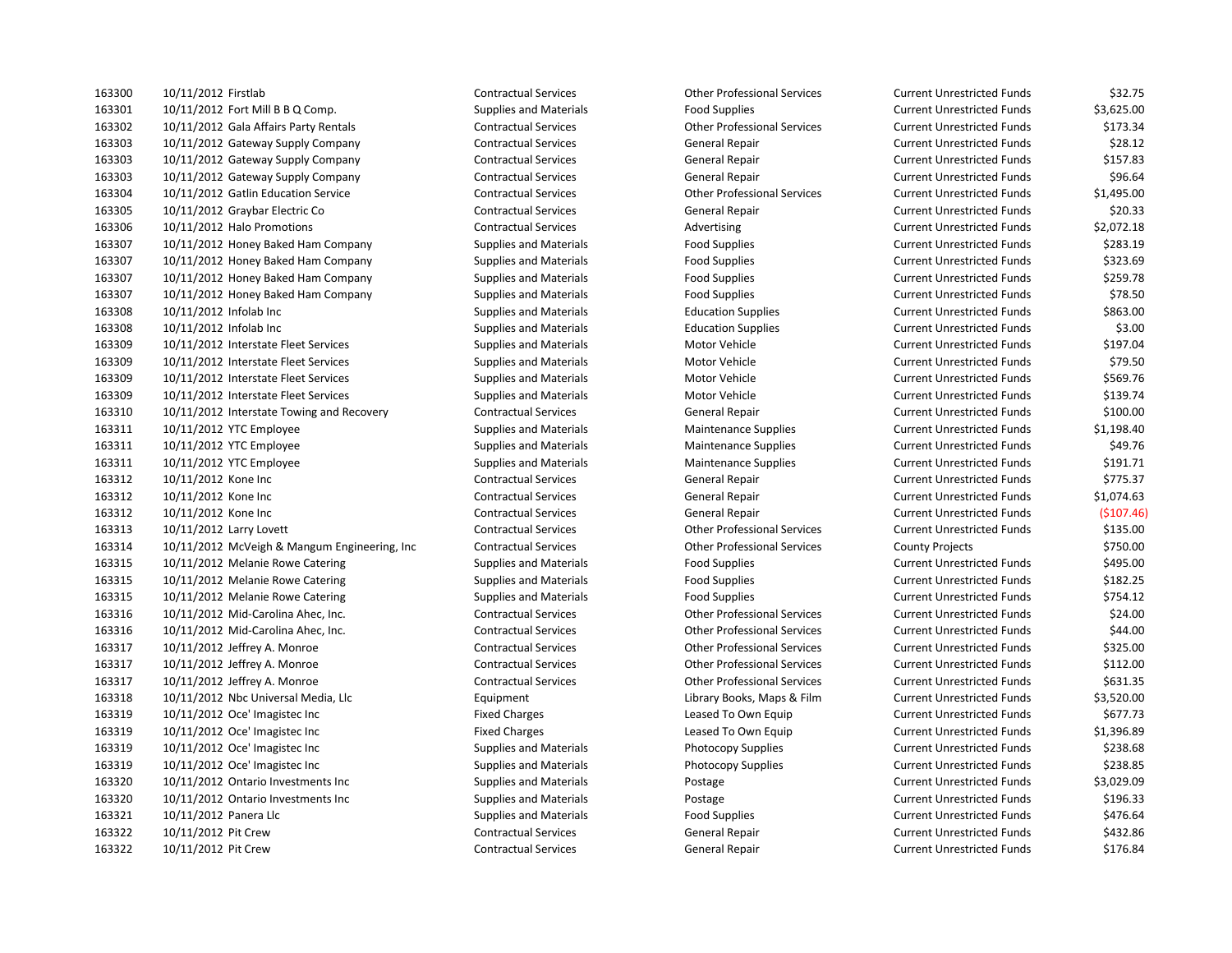| 163323 | 10/11/2012 P B Appleton Customer Care Serv     | Supplies and Materials        | Postage                            | Current Unrestricted Funds        | \$212.94   |
|--------|------------------------------------------------|-------------------------------|------------------------------------|-----------------------------------|------------|
| 163324 | 10/11/2012 Porter Paints                       | <b>Contractual Services</b>   | General Repair                     | <b>Current Unrestricted Funds</b> | \$92.89    |
| 163324 | 10/11/2012 Porter Paints                       | <b>Contractual Services</b>   | <b>General Repair</b>              | <b>Current Unrestricted Funds</b> | \$57.78    |
| 163324 | 10/11/2012 Porter Paints                       | <b>Contractual Services</b>   | General Repair                     | <b>Current Unrestricted Funds</b> | \$28.89    |
| 163325 | 10/11/2012 Quality Cleaning Janitor Services,  | <b>Contractual Services</b>   | <b>Other Professional Services</b> | <b>Current Unrestricted Funds</b> | \$500.00   |
| 163326 | 10/11/2012 Quick Fuel                          | <b>Supplies and Materials</b> | Fuel                               | <b>Current Unrestricted Funds</b> | \$1,358.09 |
| 163327 | 10/11/2012 SC Manufacturing Extension Partners | <b>Contractual Services</b>   | <b>Other Professional Services</b> | <b>Current Unrestricted Funds</b> | \$3,560.00 |
| 163328 | 10/11/2012 Sign Techniques                     | <b>Contractual Services</b>   | General Repair                     | <b>Current Unrestricted Funds</b> | \$383.06   |
| 163329 | 10/11/2012 Snipes                              | <b>Supplies and Materials</b> | Janitorial Supplies                | <b>Current Unrestricted Funds</b> | \$340.26   |
| 163330 | 10/11/2012 Softdocs Inc                        | <b>Contractual Services</b>   | General Repair                     | <b>Current Unrestricted Funds</b> | \$720.00   |
| 163330 | 10/11/2012 Softdocs Inc                        | <b>Contractual Services</b>   | General Repair                     | <b>Current Unrestricted Funds</b> | \$775.00   |
| 163330 | 10/11/2012 Softdocs Inc                        | <b>Contractual Services</b>   | <b>Other Professional Services</b> | <b>Current Unrestricted Funds</b> | \$600.00   |
| 163330 | 10/11/2012 Softdocs Inc                        | <b>Supplies and Materials</b> | <b>Office Supplies</b>             | <b>Current Unrestricted Funds</b> | \$890.00   |
| 163330 | 10/11/2012 Softdocs Inc                        | <b>Supplies and Materials</b> | <b>Office Supplies</b>             | <b>Current Unrestricted Funds</b> | \$361.80   |
| 163330 | 10/11/2012 Softdocs Inc                        | <b>Supplies and Materials</b> | <b>Office Supplies</b>             | <b>Current Unrestricted Funds</b> | \$41.92    |
| 163331 | 10/11/2012 Southeastern Paper Group, Inc       | <b>Supplies and Materials</b> | Janitorial Supplies                | <b>Current Unrestricted Funds</b> | \$243.02   |
| 163331 | 10/11/2012 Southeastern Paper Group, Inc.      | <b>Supplies and Materials</b> | Janitorial Supplies                | <b>Current Unrestricted Funds</b> | \$62.54    |
| 163331 | 10/11/2012 Southeastern Paper Group, Inc       | <b>Supplies and Materials</b> | Janitorial Supplies                | <b>Current Unrestricted Funds</b> | \$256.10   |
| 163331 | 10/11/2012 Southeastern Paper Group, Inc.      | <b>Supplies and Materials</b> | Janitorial Supplies                | <b>Current Unrestricted Funds</b> | \$0.00     |
| 163332 | 10/11/2012 Southern Tailors                    | <b>Contractual Services</b>   | Advertising                        | <b>Current Unrestricted Funds</b> | \$1,744.00 |
| 163332 | 10/11/2012 Southern Tailors                    | <b>Contractual Services</b>   | Advertising                        | <b>Current Unrestricted Funds</b> | \$538.00   |
| 163332 | 10/11/2012 Southern Tailors                    | <b>Contractual Services</b>   | Advertising                        | <b>Current Unrestricted Funds</b> | \$65.00    |
| 163332 | 10/11/2012 Southern Tailors                    | <b>Contractual Services</b>   | Advertising                        | <b>Current Unrestricted Funds</b> | \$50.00    |
| 163333 | 10/11/2012 Staffmark                           | <b>Contractual Services</b>   | <b>Other Contractual Services</b>  | <b>Current Unrestricted Funds</b> | \$822.88   |
| 163333 | 10/11/2012 Staffmark                           | <b>Contractual Services</b>   | <b>Other Professional Services</b> | <b>Current Unrestricted Funds</b> | \$204.00   |
| 163333 | 10/11/2012 Staffmark                           | <b>Contractual Services</b>   | <b>Other Contractual Services</b>  | <b>Current Unrestricted Funds</b> | \$1,081.67 |
| 163333 | 10/11/2012 Staffmark                           | <b>Contractual Services</b>   | <b>Other Professional Services</b> | <b>Current Unrestricted Funds</b> | \$242.63   |
| 163333 | 10/11/2012 Staffmark                           | <b>Contractual Services</b>   | <b>Other Professional Services</b> | <b>Current Unrestricted Funds</b> | \$383.10   |
| 163333 | 10/11/2012 Staffmark                           | <b>Contractual Services</b>   | <b>Other Professional Services</b> | <b>Current Unrestricted Funds</b> | \$485.26   |
| 163334 | 10/11/2012 U Save Auto Rental                  | Travel                        | Travel                             | <b>Current Unrestricted Funds</b> | \$56.70    |
| 163334 | 10/11/2012 U Save Auto Rental                  | Travel                        | Travel                             | <b>Current Unrestricted Funds</b> | \$158.44   |
| 163334 | 10/11/2012 U Save Auto Rental                  | Travel                        | Travel                             | <b>Current Unrestricted Funds</b> | \$105.79   |
| 163334 | 10/11/2012 U Save Auto Rental                  | Travel                        | Travel                             | <b>Current Unrestricted Funds</b> | \$75.73    |
| 163334 | 10/11/2012 U Save Auto Rental                  | Travel                        | Travel                             | <b>Current Unrestricted Funds</b> | \$145.05   |
| 163335 | 10/11/2012 Uni Guard Security Agency Inc       | <b>Contractual Services</b>   | <b>Other Professional Services</b> | <b>Current Unrestricted Funds</b> | \$228.00   |
| 163336 | 10/11/2012 West Group                          | Equipment                     | Library Books, Maps & Film         | <b>Current Unrestricted Funds</b> | \$472.80   |
| 163336 | 10/11/2012 West Group                          | Equipment                     | Library Books, Maps & Film         | <b>Current Unrestricted Funds</b> | \$648.20   |
| 163825 | 10/11/2012 York Co Regional Chamber of Commerc | <b>Supplies and Materials</b> | <b>Food Supplies</b>               | <b>Current Unrestricted Funds</b> | \$18.00    |
| 163832 | 10/15/2012 Sysco Food Services of Charlotte Ll | <b>Supplies and Materials</b> | <b>Food Supplies</b>               | <b>Current Unrestricted Funds</b> | \$717.69   |
| 163832 | 10/15/2012 Sysco Food Services of Charlotte Ll | <b>Supplies and Materials</b> | <b>Food Supplies</b>               | <b>Current Unrestricted Funds</b> | \$109.10   |
| 163832 | 10/15/2012 Sysco Food Services of Charlotte Ll | <b>Supplies and Materials</b> | <b>Food Supplies</b>               | <b>Current Unrestricted Funds</b> | \$968.98   |
| 163832 | 10/15/2012 Sysco Food Services of Charlotte Ll | <b>Supplies and Materials</b> | <b>Food Supplies</b>               | <b>Current Unrestricted Funds</b> | \$990.67   |
| 163832 | 10/15/2012 Sysco Food Services of Charlotte Ll | <b>Supplies and Materials</b> | <b>Food Supplies</b>               | <b>Current Unrestricted Funds</b> | \$1,465.02 |
| 163836 | 10/15/2012 City Club of Rock Hill              | <b>Fixed Charges</b>          | Dues & Membership Fees             | <b>Current Unrestricted Funds</b> | \$58.33    |
| 163836 | 10/15/2012 City Club of Rock Hill              | <b>Fixed Charges</b>          | Dues & Membership Fees             | <b>Current Unrestricted Funds</b> | \$33.33    |
| 163861 | 10/15/2012 Southeastern Assoc of Edu Onn Prog  | <b>Fixed Charges</b>          | Dues & Membershin Fees             | Current Unrestricted Funds        | \$50.00    |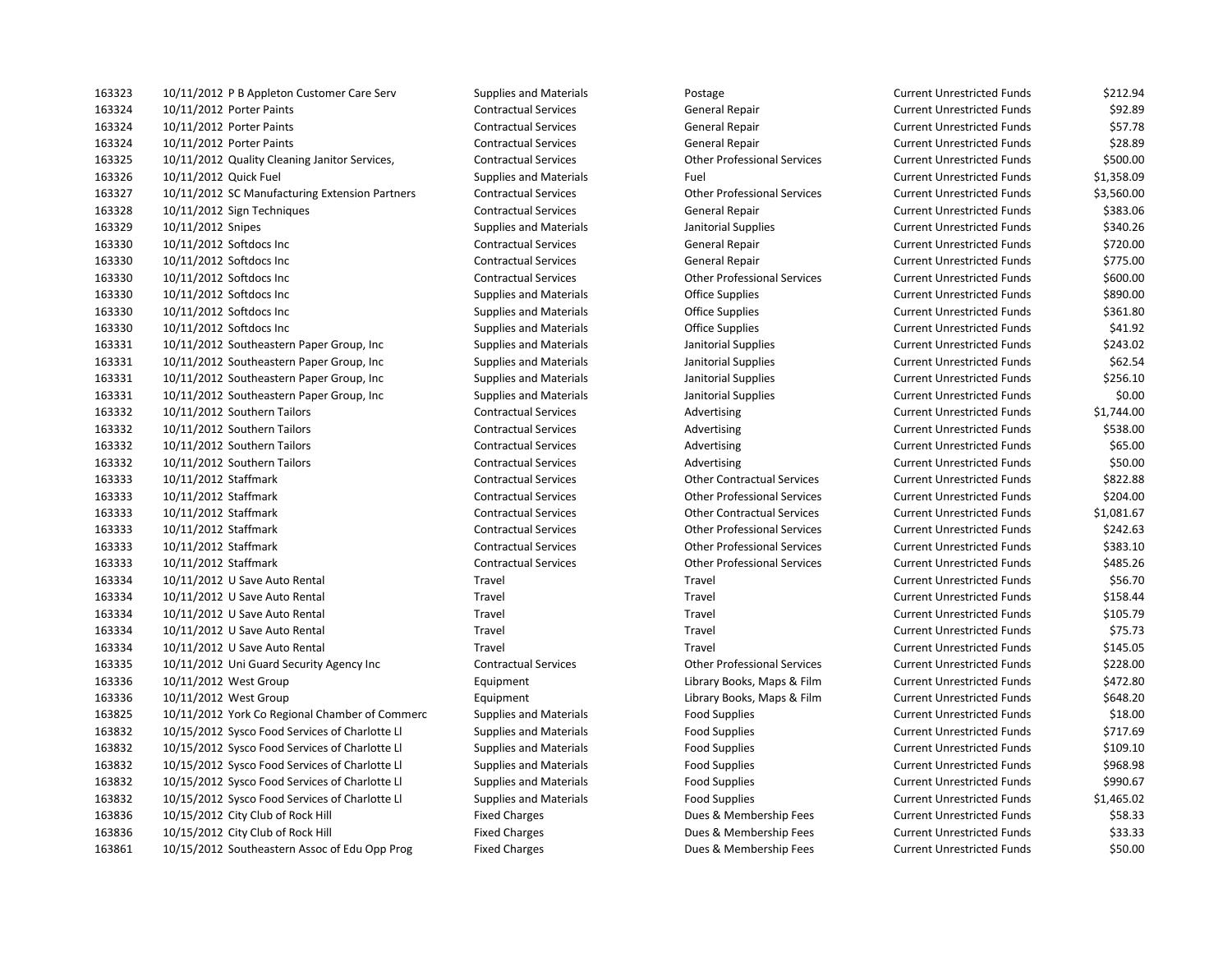| 163899 | 10/17/2012 Burns Chevrolet                     | <b>Contractual Services</b>   | General Repair                       | <b>Current Unrestricted Funds</b> | \$51.93      |
|--------|------------------------------------------------|-------------------------------|--------------------------------------|-----------------------------------|--------------|
| 163899 | 10/17/2012 Burns Chevrolet                     | <b>Contractual Services</b>   | General Repair                       | <b>Current Unrestricted Funds</b> | \$141.93     |
| 163899 | 10/17/2012 Burns Chevrolet                     | <b>Contractual Services</b>   | General Repair                       | <b>Current Unrestricted Funds</b> | \$4.26       |
| 163900 | 10/17/2012 York County                         | <b>Contractual Services</b>   | <b>Other Professional Services</b>   | <b>Current Unrestricted Funds</b> | \$13.00      |
| 163900 | 10/17/2012 York County                         | <b>Contractual Services</b>   | <b>Other Professional Services</b>   | <b>Current Unrestricted Funds</b> | \$21.75      |
| 163901 | 10/17/2012 Burns Chevrolet                     | <b>Contractual Services</b>   | General Repair                       | <b>Current Unrestricted Funds</b> | \$163.77     |
| 163901 | 10/17/2012 Burns Chevrolet                     | <b>Contractual Services</b>   | General Repair                       | <b>Current Unrestricted Funds</b> | \$51.93      |
| 163901 | 10/17/2012 Burns Chevrolet                     | <b>Contractual Services</b>   | General Repair                       | <b>Current Unrestricted Funds</b> | \$4.91       |
| 163902 | 10/17/2012 Eastern Refrigeration Service, Inc  | <b>Contractual Services</b>   | General Repair                       | <b>Current Unrestricted Funds</b> | \$240.31     |
| 163902 | 10/17/2012 Eastern Refrigeration Service, Inc  | <b>Contractual Services</b>   | General Repair                       | <b>Current Unrestricted Funds</b> | \$51.70      |
| 163902 | 10/17/2012 Eastern Refrigeration Service, Inc. | <b>Contractual Services</b>   | General Repair                       | <b>Current Unrestricted Funds</b> | \$25.00      |
| 163902 | 10/17/2012 Eastern Refrigeration Service, Inc  | <b>Contractual Services</b>   | General Repair                       | <b>Current Unrestricted Funds</b> | \$25.00      |
| 163902 | 10/17/2012 Eastern Refrigeration Service, Inc. | <b>Contractual Services</b>   | General Repair                       | <b>Current Unrestricted Funds</b> | \$55.00      |
| 163902 | 10/17/2012 Eastern Refrigeration Service, Inc  | <b>Contractual Services</b>   | General Repair                       | <b>Current Unrestricted Funds</b> | \$30.00      |
| 163902 | 10/17/2012 Eastern Refrigeration Service, Inc  | <b>Contractual Services</b>   | General Repair                       | <b>Current Unrestricted Funds</b> | \$460.00     |
| 163902 | 10/17/2012 Eastern Refrigeration Service, Inc. | <b>Contractual Services</b>   | General Repair                       | <b>Current Unrestricted Funds</b> | \$140.00     |
| 163903 | 10/17/2012 Oce' Imagistec Inc                  | <b>Supplies and Materials</b> | Photocopy Supplies                   | <b>Current Unrestricted Funds</b> | \$87.83      |
| 163918 | 10/18/2012 Adams Outdoor Advertising of Nc     | <b>Contractual Services</b>   | Advertising                          | <b>Current Unrestricted Funds</b> | \$2,800.00   |
| 163919 | 10/18/2012 Alliedbarton Security Services Llc  | <b>Contractual Services</b>   | <b>Other Contractual Services</b>    | <b>Current Unrestricted Funds</b> | \$1,174.50   |
| 163919 | 10/18/2012 Alliedbarton Security Services Llc  | <b>Contractual Services</b>   | <b>Other Contractual Services</b>    | <b>Current Unrestricted Funds</b> | \$0.00       |
| 163920 | 10/18/2012 Lowes Home Centers                  | <b>Contractual Services</b>   | General Repair                       | <b>Current Unrestricted Funds</b> | \$8.05       |
| 163920 | 10/18/2012 Lowes Home Centers                  | <b>Contractual Services</b>   | General Repair                       | <b>Current Unrestricted Funds</b> | \$114.68     |
| 163920 | 10/18/2012 Lowes Home Centers                  | <b>Contractual Services</b>   | General Repair                       | <b>Current Unrestricted Funds</b> | \$22.56      |
| 163921 | 10/18/2012 Shutterstock                        | <b>Contractual Services</b>   | Printing                             | <b>Current Unrestricted Funds</b> | \$5,225.00   |
| 163926 | 10/19/2012 American Airlines                   | Travel                        | Out of State Air Trans               | <b>Current Unrestricted Funds</b> | \$734.10     |
| 163926 | 10/19/2012 American Airlines                   | Travel                        | Out of State Air Trans               | <b>Current Unrestricted Funds</b> | \$30.00      |
| 163927 | 10/19/2012 Bank of America                     | <b>Current Liabilities</b>    | A/P Bank of America                  | <b>Current Unrestricted Funds</b> | \$181,496.25 |
| 163928 | 10/19/2012 Barnes and Noble College Bookstore  | <b>Current Liabilities</b>    | A/P Student Barnes & Noble           | <b>Current Unrestricted Funds</b> | \$835,752.70 |
| 163928 | 10/19/2012 Barnes and Noble College Bookstore  | <b>Current Liabilities</b>    | A/P Student Barnes & Noble           | <b>Current Unrestricted Funds</b> | \$23,886.87  |
| 163929 | 10/19/2012 Chester Metropolitan District       | <b>Contractual Services</b>   | Utilities                            | <b>Current Unrestricted Funds</b> | \$79.43      |
| 163929 | 10/19/2012 Chester Metropolitan District       | <b>Contractual Services</b>   | Utilities                            | <b>Current Unrestricted Funds</b> | \$58.43      |
| 163930 | 10/19/2012 Chester Metropolitan District       | <b>Contractual Services</b>   | Utilities                            | <b>Current Unrestricted Funds</b> | \$348.93     |
| 163931 | 10/19/2012 Duke Energy                         | <b>Contractual Services</b>   | Utilities                            | <b>Current Unrestricted Funds</b> | \$157.03     |
| 163931 | 10/19/2012 Duke Energy                         | <b>Contractual Services</b>   | Utilities                            | <b>Current Unrestricted Funds</b> | \$384.00     |
| 163931 | 10/19/2012 Duke Energy                         | <b>Contractual Services</b>   | Utilities                            | <b>Current Unrestricted Funds</b> | \$533.75     |
| 163931 | 10/19/2012 Duke Energy                         | <b>Contractual Services</b>   | Utilities                            | <b>Current Unrestricted Funds</b> | \$19.38      |
| 163932 | 10/19/2012 First Sun Solutions                 | <b>Contractual Services</b>   | <b>Education &amp; Training Serv</b> | <b>Current Unrestricted Funds</b> | \$1,807.00   |
| 163932 | 10/19/2012 First Sun Solutions                 | <b>Contractual Services</b>   | <b>Education &amp; Training Serv</b> | <b>Current Unrestricted Funds</b> | \$1,150.00   |
| 163934 | 10/19/2012 Unifirst Corporation                | <b>Contractual Services</b>   | <b>Other Professional Services</b>   | <b>Current Unrestricted Funds</b> | \$296.20     |
| 163936 | 10/22/2012 YTC Employee                        | <b>Contractual Services</b>   | <b>Other Professional Services</b>   | <b>Current Unrestricted Funds</b> | \$50.00      |
| 163937 | 10/22/2012 S C Dept of Revenue                 | <b>Supplies and Materials</b> | <b>Other Supplies</b>                | <b>Current Unrestricted Funds</b> | \$2.52       |
| 163938 | 10/22/2012 YTC Employee                        | <b>Contractual Services</b>   | <b>Other Professional Services</b>   | <b>Current Unrestricted Funds</b> | \$50.00      |
| 163939 | 10/23/2012 Carolinas Assoc of Collegiate Regis | Travel                        | In State Registration Fee            | <b>Current Unrestricted Funds</b> | \$200.00     |
| 163942 | 10/23/2012 Rotary Club of Rock Hill            | <b>Fixed Charges</b>          | Dues & Membership Fees               | <b>Current Unrestricted Funds</b> | \$125.00     |
| 163943 | 10/23/2012 Assoc of Surgical Technologists     | <b>Fixed Charges</b>          | Dues & Membership Fees               | <b>Current Unrestricted Funds</b> | \$75.00      |
| 163943 | 10/23/2012 Assoc of Surgical Technologists     | <b>Fixed Charges</b>          | Dues & Membership Fees               | <b>Current Unrestricted Funds</b> | \$75.00      |

| Current Unrestricted Funds | \$51.93      |
|----------------------------|--------------|
| Current Unrestricted Funds | \$141.93     |
| Current Unrestricted Funds | \$4.26       |
| Current Unrestricted Funds | \$13.00      |
| Current Unrestricted Funds | \$21.75      |
| Current Unrestricted Funds | \$163.77     |
| Current Unrestricted Funds | \$51.93      |
| Current Unrestricted Funds | \$4.91       |
| Current Unrestricted Funds | \$240.31     |
| Current Unrestricted Funds | \$51.70      |
| Current Unrestricted Funds | \$25.00      |
| Current Unrestricted Funds | \$25.00      |
| Current Unrestricted Funds | \$55.00      |
| Current Unrestricted Funds | \$30.00      |
| Current Unrestricted Funds | \$460.00     |
| Current Unrestricted Funds | \$140.00     |
| Current Unrestricted Funds | \$87.83      |
| Current Unrestricted Funds | \$2,800.00   |
| Current Unrestricted Funds | \$1,174.50   |
| Current Unrestricted Funds | \$0.00       |
| Current Unrestricted Funds | \$8.05       |
| Current Unrestricted Funds | \$114.68     |
| Current Unrestricted Funds | \$22.56      |
| Current Unrestricted Funds | \$5,225.00   |
| Current Unrestricted Funds | \$734.10     |
| Current Unrestricted Funds | \$30.00      |
| Current Unrestricted Funds | \$181,496.25 |
| Current Unrestricted Funds | \$835,752.70 |
| Current Unrestricted Funds | \$23,886.87  |
| Current Unrestricted Funds | \$79.43      |
| Current Unrestricted Funds | \$58.43      |
| Current Unrestricted Funds | \$348.93     |
| Current Unrestricted Funds | \$157.03     |
| Current Unrestricted Funds | \$384.00     |
| Current Unrestricted Funds | \$533.75     |
| Current Unrestricted Funds | \$19.38      |
| Current Unrestricted Funds | \$1,807.00   |
| Current Unrestricted Funds | \$1,150.00   |
| Current Unrestricted Funds | \$296.20     |
| Current Unrestricted Funds | \$50.00      |
| Current Unrestricted Funds | \$2.52       |
| Current Unrestricted Funds | \$50.00      |
| Current Unrestricted Funds | \$200.00     |
| Current Unrestricted Funds | \$125.00     |
| Current Unrestricted Funds | \$75.00      |
| Current Unrestricted Funds | \$75.00      |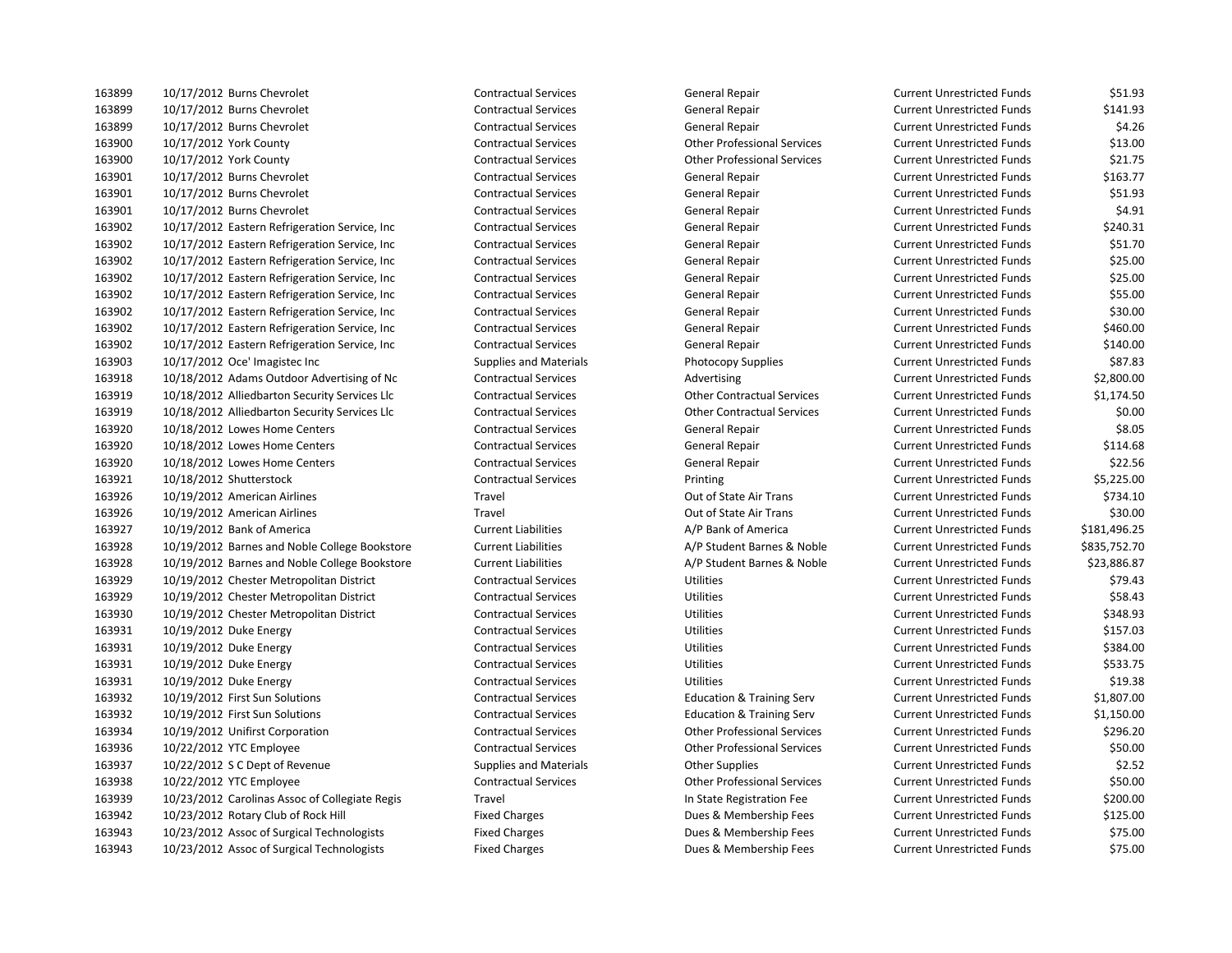| 163944 | 10/23/2012 Barnes and Noble College Bookstore  | <b>Current Liabilities</b>    | A/P CE Students Barnes & Noble     | Current Unrestricted Funds        | \$150.01   |
|--------|------------------------------------------------|-------------------------------|------------------------------------|-----------------------------------|------------|
| 163944 | 10/23/2012 Barnes and Noble College Bookstore  | <b>Current Liabilities</b>    | A/P CE Students Barnes & Noble     | <b>Current Unrestricted Funds</b> | \$3,043.65 |
| 163944 | 10/23/2012 Barnes and Noble College Bookstore  | <b>Current Liabilities</b>    | A/P CE Students Barnes & Noble     | <b>Current Unrestricted Funds</b> | \$41.48    |
| 163944 | 10/23/2012 Barnes and Noble College Bookstore  | <b>Current Liabilities</b>    | A/P CE Students Barnes & Noble     | <b>Current Unrestricted Funds</b> | \$1,140.98 |
| 163945 | 10/23/2012 Boykin and Davis Llc                | <b>Contractual Services</b>   | Legal Services                     | <b>Current Unrestricted Funds</b> | \$97.50    |
| 163947 | 10/23/2012 YTC Employee                        | <b>Contractual Services</b>   | <b>Other Professional Services</b> | <b>Current Unrestricted Funds</b> | \$50.00    |
| 163949 | 10/23/2012 Lancaster County Chamber of Commerc | <b>Supplies and Materials</b> | <b>Other Supplies</b>              | <b>Current Unrestricted Funds</b> | \$500.00   |
| 163951 | 10/23/2012 York Technical College Foundation   | <b>Fixed Charges</b>          | <b>Rent Non State</b>              | <b>Current Unrestricted Funds</b> | \$1,666.66 |
| 163951 | 10/23/2012 York Technical College Foundation   | <b>Fixed Charges</b>          | Rent Non State                     | <b>Current Unrestricted Funds</b> | \$3,082.37 |
| 163951 | 10/23/2012 York Technical College Foundation   | <b>Fixed Charges</b>          | Rent Non State                     | <b>Current Unrestricted Funds</b> | \$1,607.53 |
| 163951 | 10/23/2012 York Technical College Foundation   | <b>Fixed Charges</b>          | Rent Non State                     | <b>Current Unrestricted Funds</b> | \$1,666.66 |
| 163955 | 10/23/2012 Clemson University                  | <b>Fixed Charges</b>          | Dues & Membership Fees             | <b>Current Unrestricted Funds</b> | \$75.00    |
| 163956 | 10/23/2012 College Reading and Learning Assoc  | Travel                        | Out of State Registration Fees     | <b>Current Unrestricted Funds</b> | \$175.00   |
| 163957 | 10/23/2012 Council for Resource Development    | <b>Fixed Charges</b>          | Dues & Membership Fees             | <b>Current Unrestricted Funds</b> | \$325.00   |
| 163966 | 10/24/2012 Oce' Imagistec Inc                  | <b>Supplies and Materials</b> | Photocopy Supplies                 | <b>Current Restricted Funds</b>   | \$19.92    |
| 163966 | 10/24/2012 Oce' Imagistec Inc                  | <b>Supplies and Materials</b> | Photocopy Supplies                 | <b>Current Restricted Funds</b>   | \$19.92    |
| 163967 | 10/24/2012 Ogletree Deakins                    | Travel                        | In State Priv Auto                 | <b>Current Unrestricted Funds</b> | \$195.00   |
| 163968 | 10/24/2012 Fort Mill School District           | <b>Supplies and Materials</b> | <b>Other Supplies</b>              | <b>Current Restricted Funds</b>   | \$400.00   |
| 163969 | 10/24/2012 Youvisit Llc                        | <b>Contractual Services</b>   | <b>Other Professional Services</b> | <b>Current Unrestricted Funds</b> | \$938.03   |
| 163970 | 10/25/2012 4IMPRINT                            | <b>Contractual Services</b>   | Advertising                        | <b>Current Unrestricted Funds</b> | \$449.32   |
| 163970 | 10/25/2012 4IMPRINT                            | <b>Contractual Services</b>   | Advertising                        | <b>Current Unrestricted Funds</b> | \$820.00   |
| 163970 | 10/25/2012 4IMPRINT                            | <b>Contractual Services</b>   | Advertising                        | <b>Current Unrestricted Funds</b> | \$115.74   |
| 163970 | 10/25/2012 4IMPRINT                            | <b>Contractual Services</b>   | Advertising                        | <b>Current Unrestricted Funds</b> | \$40.00    |
| 163970 | 10/25/2012 4IMPRINT                            | <b>Contractual Services</b>   | Advertising                        | <b>Current Unrestricted Funds</b> | \$90.00    |
| 163970 | 10/25/2012 4IMPRINT                            | <b>Contractual Services</b>   | Advertising                        | <b>Current Unrestricted Funds</b> | (5286.75   |
| 163971 | 10/25/2012 Adams Outdoor Advertising of Nc     | <b>Contractual Services</b>   | Advertising                        | <b>Current Unrestricted Funds</b> | \$1,650.00 |
| 163972 | 10/25/2012 Airgas National Welders             | <b>Supplies and Materials</b> | <b>Education Supplies</b>          | <b>Current Unrestricted Funds</b> | \$140.89   |
| 163973 | 10/25/2012 Airtight                            | <b>Contractual Services</b>   | <b>Other Professional Services</b> | <b>Current Unrestricted Funds</b> | \$1,165.00 |
| 163974 | 10/25/2012 Alliedbarton Security Services Llc  | <b>Contractual Services</b>   | <b>Other Contractual Services</b>  | <b>Current Unrestricted Funds</b> | \$822.00   |
| 163974 | 10/25/2012 Alliedbarton Security Services Llc  | <b>Contractual Services</b>   | <b>Other Contractual Services</b>  | <b>Current Unrestricted Funds</b> | \$822.00   |
| 163974 | 10/25/2012 Alliedbarton Security Services Llc  | <b>Contractual Services</b>   | <b>Other Contractual Services</b>  | <b>Current Unrestricted Funds</b> | \$1,174.50 |
| 163974 | 10/25/2012 Alliedbarton Security Services Llc  | <b>Contractual Services</b>   | <b>Other Contractual Services</b>  | <b>Current Unrestricted Funds</b> | \$1,174.50 |
| 163975 | 10/25/2012 Alsco                               | <b>Supplies and Materials</b> | <b>Major Supplies</b>              | <b>Current Unrestricted Funds</b> | \$706.28   |
| 163975 | 10/25/2012 Alsco                               | <b>Supplies and Materials</b> | <b>Major Supplies</b>              | <b>Current Unrestricted Funds</b> | \$708.85   |
| 163976 | 10/25/2012 Anderson Stamp and Engraving        | <b>Supplies and Materials</b> | <b>Other Supplies</b>              | <b>Current Unrestricted Funds</b> | \$16.68    |
| 163977 | 10/25/2012 Atlanta Dental Supply               | <b>Contractual Services</b>   | General Repair                     | <b>Current Unrestricted Funds</b> | \$220.72   |
| 163978 | 10/25/2012 B & K Pro Audio                     | <b>Contractual Services</b>   | General Repair                     | <b>Current Unrestricted Funds</b> | \$90.00    |
| 163979 | 10/25/2012 Baker and Taylor                    | Equipment                     | Library Books, Maps & Film         | <b>Current Unrestricted Funds</b> | \$535.10   |
| 163979 | 10/25/2012 Baker and Taylor                    | Equipment                     | Library Books, Maps & Film         | <b>Current Unrestricted Funds</b> | \$28.81    |
| 163980 | 10/25/2012 Bi Lo                               | <b>Supplies and Materials</b> | <b>Food Supplies</b>               | <b>Current Unrestricted Funds</b> | \$66.01    |
| 163980 | 10/25/2012 Bi Lo                               | <b>Supplies and Materials</b> | <b>Food Supplies</b>               | <b>Current Unrestricted Funds</b> | \$5.99     |
| 163980 | 10/25/2012 Bi Lo                               | <b>Supplies and Materials</b> | <b>Food Supplies</b>               | <b>Current Unrestricted Funds</b> | \$75.00    |
| 163981 | 10/25/2012 C C Dickson                         | <b>Contractual Services</b>   | General Repair                     | <b>Current Unrestricted Funds</b> | \$94.24    |
| 163981 | 10/25/2012 C C Dickson                         | <b>Contractual Services</b>   | General Repair                     | <b>Current Unrestricted Funds</b> | \$146.28   |
| 163981 | 10/25/2012 C C Dickson                         | <b>Contractual Services</b>   | General Repair                     | <b>Current Unrestricted Funds</b> | \$174.62   |
| 163981 | 10/25/2012 C C Dickson                         | <b>Contractual Services</b>   | <b>General Repair</b>              | <b>Current Unrestricted Funds</b> | \$396.25   |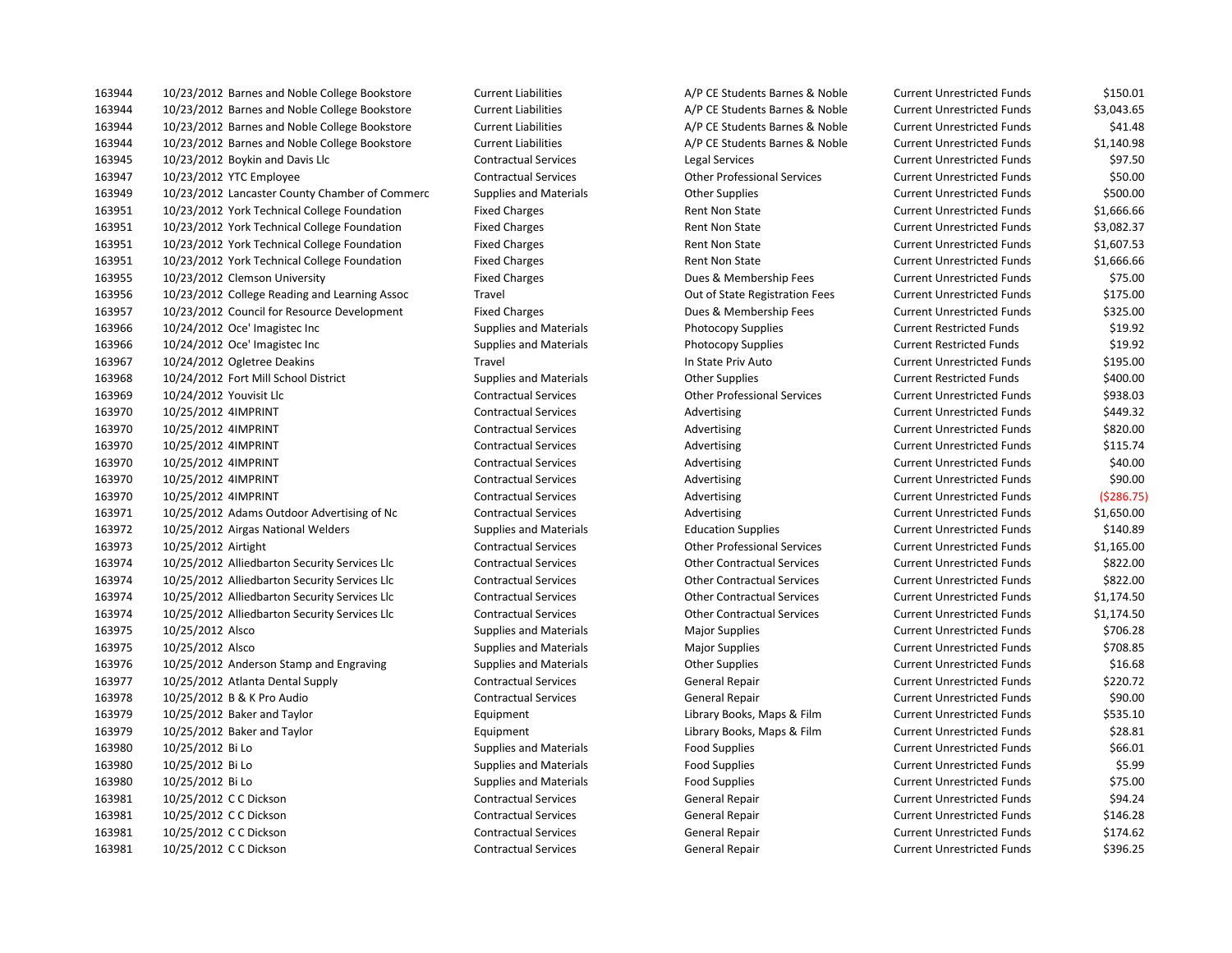| 163982 | 10/25/2012 Cardinal Health                  | <b>Supplies and Materials</b> | <b>Education Supplies</b>          | <b>Current Unrestricted Funds</b> | \$39.30    |
|--------|---------------------------------------------|-------------------------------|------------------------------------|-----------------------------------|------------|
| 163982 | 10/25/2012 Cardinal Health                  | <b>Supplies and Materials</b> | <b>Education Supplies</b>          | <b>Current Unrestricted Funds</b> | \$25.97    |
| 163982 | 10/25/2012 Cardinal Health                  | <b>Supplies and Materials</b> | <b>Education Supplies</b>          | <b>Current Unrestricted Funds</b> | \$108.88   |
| 163982 | 10/25/2012 Cardinal Health                  | <b>Supplies and Materials</b> | <b>Education Supplies</b>          | <b>Current Unrestricted Funds</b> | \$106.51   |
| 163982 | 10/25/2012 Cardinal Health                  | <b>Supplies and Materials</b> | <b>Education Supplies</b>          | <b>Current Unrestricted Funds</b> | \$63.66    |
| 163982 | 10/25/2012 Cardinal Health                  | <b>Supplies and Materials</b> | <b>Education Supplies</b>          | <b>Current Unrestricted Funds</b> | \$19.50    |
| 163982 | 10/25/2012 Cardinal Health                  | <b>Supplies and Materials</b> | <b>Education Supplies</b>          | <b>Current Unrestricted Funds</b> | \$85.70    |
| 163982 | 10/25/2012 Cardinal Health                  | <b>Supplies and Materials</b> | <b>Education Supplies</b>          | <b>Current Unrestricted Funds</b> | \$75.74    |
| 163982 | 10/25/2012 Cardinal Health                  | <b>Supplies and Materials</b> | <b>Education Supplies</b>          | <b>Current Unrestricted Funds</b> | \$50.40    |
| 163982 | 10/25/2012 Cardinal Health                  | <b>Supplies and Materials</b> | <b>Education Supplies</b>          | <b>Current Unrestricted Funds</b> | \$48.26    |
| 163982 | 10/25/2012 Cardinal Health                  | <b>Supplies and Materials</b> | <b>Education Supplies</b>          | <b>Current Unrestricted Funds</b> | \$48.26    |
| 163982 | 10/25/2012 Cardinal Health                  | <b>Supplies and Materials</b> | <b>Education Supplies</b>          | <b>Current Unrestricted Funds</b> | \$59.24    |
| 163983 | 10/25/2012 Career Step Llc                  | <b>Contractual Services</b>   | <b>Other Professional Services</b> | <b>Current Unrestricted Funds</b> | \$1,989.95 |
| 163984 | 10/25/2012 Caretaker Management Service Inc | <b>Contractual Services</b>   | <b>Other Professional Services</b> | <b>Current Unrestricted Funds</b> | \$850.00   |
| 163985 | 10/25/2012 Carrier Corporation              | <b>Contractual Services</b>   | <b>Other Professional Services</b> | <b>Current Unrestricted Funds</b> | \$2,295.00 |
| 163986 | 10/25/2012 Clegg's Termite & Pest Control   | <b>Contractual Services</b>   | <b>Other Contractual Services</b>  | <b>Current Unrestricted Funds</b> | \$90.00    |
| 163986 | 10/25/2012 Clegg's Termite & Pest Control   | <b>Contractual Services</b>   | <b>Other Contractual Services</b>  | <b>Current Unrestricted Funds</b> | \$112.00   |
| 163987 | 10/25/2012 Clinton Family Ford              | <b>Contractual Services</b>   | General Repair                     | <b>Current Unrestricted Funds</b> | \$380.00   |
| 163987 | 10/25/2012 Clinton Family Ford              | <b>Contractual Services</b>   | General Repair                     | <b>Current Unrestricted Funds</b> | \$75.00    |
| 163988 | 10/25/2012 Ctb/Mcgraw Hill                  | <b>Supplies and Materials</b> | <b>Education Supplies</b>          | <b>Current Unrestricted Funds</b> | \$1,862.50 |
| 163988 | 10/25/2012 Ctb/Mcgraw Hill                  | <b>Supplies and Materials</b> | <b>Education Supplies</b>          | <b>Current Unrestricted Funds</b> | \$6.62     |
| 163989 | 10/25/2012 Education to Go                  | <b>Contractual Services</b>   | <b>Other Professional Services</b> | <b>Current Unrestricted Funds</b> | \$540.00   |
| 163990 | 10/25/2012 Ellucian Inc                     | <b>Contractual Services</b>   | <b>Other Professional Services</b> | <b>Current Restricted Funds</b>   | \$3,600.00 |
| 163990 | 10/25/2012 Ellucian Inc                     | <b>Contractual Services</b>   | <b>Other Professional Services</b> | <b>Current Restricted Funds</b>   | \$9,000.00 |
| 163990 | 10/25/2012 Ellucian Inc                     | <b>Contractual Services</b>   | <b>Other Professional Services</b> | <b>Current Unrestricted Funds</b> | \$4,000.00 |
| 163990 | 10/25/2012 Ellucian Inc                     | <b>Contractual Services</b>   | <b>Other Professional Services</b> | <b>Current Unrestricted Funds</b> | \$450.00   |
| 163990 | 10/25/2012 Ellucian Inc                     | <b>Contractual Services</b>   | <b>Other Professional Services</b> | <b>Current Unrestricted Funds</b> | \$2,000.00 |
| 163992 | 10/25/2012 Fastenal                         | <b>Contractual Services</b>   | <b>Other Contractual Services</b>  | <b>Current Unrestricted Funds</b> | \$123.77   |
| 163993 | 10/25/2012 Forklifts Unlimited              | <b>Contractual Services</b>   | General Repair                     | <b>Current Unrestricted Funds</b> | \$1,075.70 |
| 163993 | 10/25/2012 Forklifts Unlimited              | <b>Contractual Services</b>   | General Repair                     | <b>Current Unrestricted Funds</b> | \$214.26   |
| 163993 | 10/25/2012 Forklifts Unlimited              | <b>Contractual Services</b>   | General Repair                     | <b>Current Unrestricted Funds</b> | \$900.00   |
| 163993 | 10/25/2012 Forklifts Unlimited              | <b>Contractual Services</b>   | General Repair                     | <b>Current Unrestricted Funds</b> | \$100.00   |
| 163994 | 10/25/2012 Fort Mill B B Q Comp.            | <b>Supplies and Materials</b> | Food Supplies                      | <b>Current Unrestricted Funds</b> | \$2,885.40 |
| 163994 | 10/25/2012 Fort Mill B B Q Comp.            | <b>Supplies and Materials</b> | <b>Food Supplies</b>               | <b>Current Unrestricted Funds</b> | \$1,572.20 |
| 163995 | 10/25/2012 G. Alan Inc                      | <b>Contractual Services</b>   | Advertising                        | <b>Current Unrestricted Funds</b> | \$921.37   |
| 163996 | 10/25/2012 Galls, an Aramark Company        | <b>Supplies and Materials</b> | <b>Clothing Supplies</b>           | <b>Current Unrestricted Funds</b> | \$72.00    |
| 163996 | 10/25/2012 Galls, an Aramark Company        | <b>Supplies and Materials</b> | <b>Clothing Supplies</b>           | <b>Current Unrestricted Funds</b> | \$72.00    |
| 163996 | 10/25/2012 Galls, an Aramark Company        | <b>Supplies and Materials</b> | <b>Clothing Supplies</b>           | <b>Current Unrestricted Funds</b> | \$36.00    |
| 163996 | 10/25/2012 Galls, an Aramark Company        | <b>Supplies and Materials</b> | <b>Clothing Supplies</b>           | <b>Current Unrestricted Funds</b> | \$34.00    |
| 163996 | 10/25/2012 Galls, an Aramark Company        | <b>Supplies and Materials</b> | <b>Clothing Supplies</b>           | <b>Current Unrestricted Funds</b> | \$66.00    |
| 163996 | 10/25/2012 Galls, an Aramark Company        | <b>Supplies and Materials</b> | <b>Clothing Supplies</b>           | <b>Current Unrestricted Funds</b> | \$165.00   |
| 163996 | 10/25/2012 Galls, an Aramark Company        | <b>Supplies and Materials</b> | <b>Clothing Supplies</b>           | <b>Current Unrestricted Funds</b> | \$99.00    |
| 163996 | 10/25/2012 Galls, an Aramark Company        | <b>Supplies and Materials</b> | <b>Clothing Supplies</b>           | <b>Current Unrestricted Funds</b> | \$99.00    |
| 163996 | 10/25/2012 Galls, an Aramark Company        | <b>Supplies and Materials</b> | <b>Clothing Supplies</b>           | <b>Current Unrestricted Funds</b> | \$66.00    |
| 163996 | 10/25/2012 Galls, an Aramark Company        | <b>Supplies and Materials</b> | <b>Clothing Supplies</b>           | <b>Current Unrestricted Funds</b> | \$99.00    |
| 163996 | 10/25/2012 Galls, an Aramark Company        | Supplies and Materials        | <b>Clothing Supplies</b>           | <b>Current Unrestricted Funds</b> | \$99.00    |

| <b>Current Unrestricted Funds</b> | \$39.30    |
|-----------------------------------|------------|
| <b>Current Unrestricted Funds</b> | \$25.97    |
| Current Unrestricted Funds        | \$108.88   |
| <b>Current Unrestricted Funds</b> | \$106.51   |
| <b>Current Unrestricted Funds</b> | \$63.66    |
| <b>Current Unrestricted Funds</b> | \$19.50    |
| <b>Current Unrestricted Funds</b> | \$85.70    |
| <b>Current Unrestricted Funds</b> | \$75.74    |
| <b>Current Unrestricted Funds</b> | \$50.40    |
| <b>Current Unrestricted Funds</b> | \$48.26    |
| Current Unrestricted Funds        | \$48.26    |
| <b>Current Unrestricted Funds</b> | \$59.24    |
| <b>Current Unrestricted Funds</b> | \$1,989.95 |
| <b>Current Unrestricted Funds</b> | \$850.00   |
| <b>Current Unrestricted Funds</b> | \$2,295.00 |
| Current Unrestricted Funds        | \$90.00    |
| <b>Current Unrestricted Funds</b> | \$112.00   |
| <b>Current Unrestricted Funds</b> | \$380.00   |
| Current Unrestricted Funds        | \$75.00    |
| <b>Current Unrestricted Funds</b> | \$1,862.50 |
| <b>Current Unrestricted Funds</b> | \$6.62     |
| Current Unrestricted Funds        | \$540.00   |
| <b>Current Restricted Funds</b>   | \$3,600.00 |
| <b>Current Restricted Funds</b>   | \$9,000.00 |
| <b>Current Unrestricted Funds</b> | \$4,000.00 |
| <b>Current Unrestricted Funds</b> | \$450.00   |
| <b>Current Unrestricted Funds</b> | \$2,000.00 |
| <b>Current Unrestricted Funds</b> | \$123.77   |
| <b>Current Unrestricted Funds</b> | \$1,075.70 |
| Current Unrestricted Funds        | \$214.26   |
| Current Unrestricted Funds        | \$900.00   |
| <b>Current Unrestricted Funds</b> | \$100.00   |
| <b>Current Unrestricted Funds</b> | \$2,885.40 |
| <b>Current Unrestricted Funds</b> | \$1,572.20 |
| Current Unrestricted Funds        | \$921.37   |
| Current Unrestricted Funds        | \$72.00    |
| <b>Current Unrestricted Funds</b> | \$72.00    |
| Current Unrestricted Funds        | \$36.00    |
| <b>Current Unrestricted Funds</b> | \$34.00    |
| <b>Current Unrestricted Funds</b> | \$66.00    |
| <b>Current Unrestricted Funds</b> | \$165.00   |
| <b>Current Unrestricted Funds</b> | \$99.00    |
| <b>Current Unrestricted Funds</b> | \$99.00    |
| <b>Current Unrestricted Funds</b> | \$66.00    |
| Current Unrestricted Funds        | \$99.00    |
| Current Unrestricted Funds        | \$99.00    |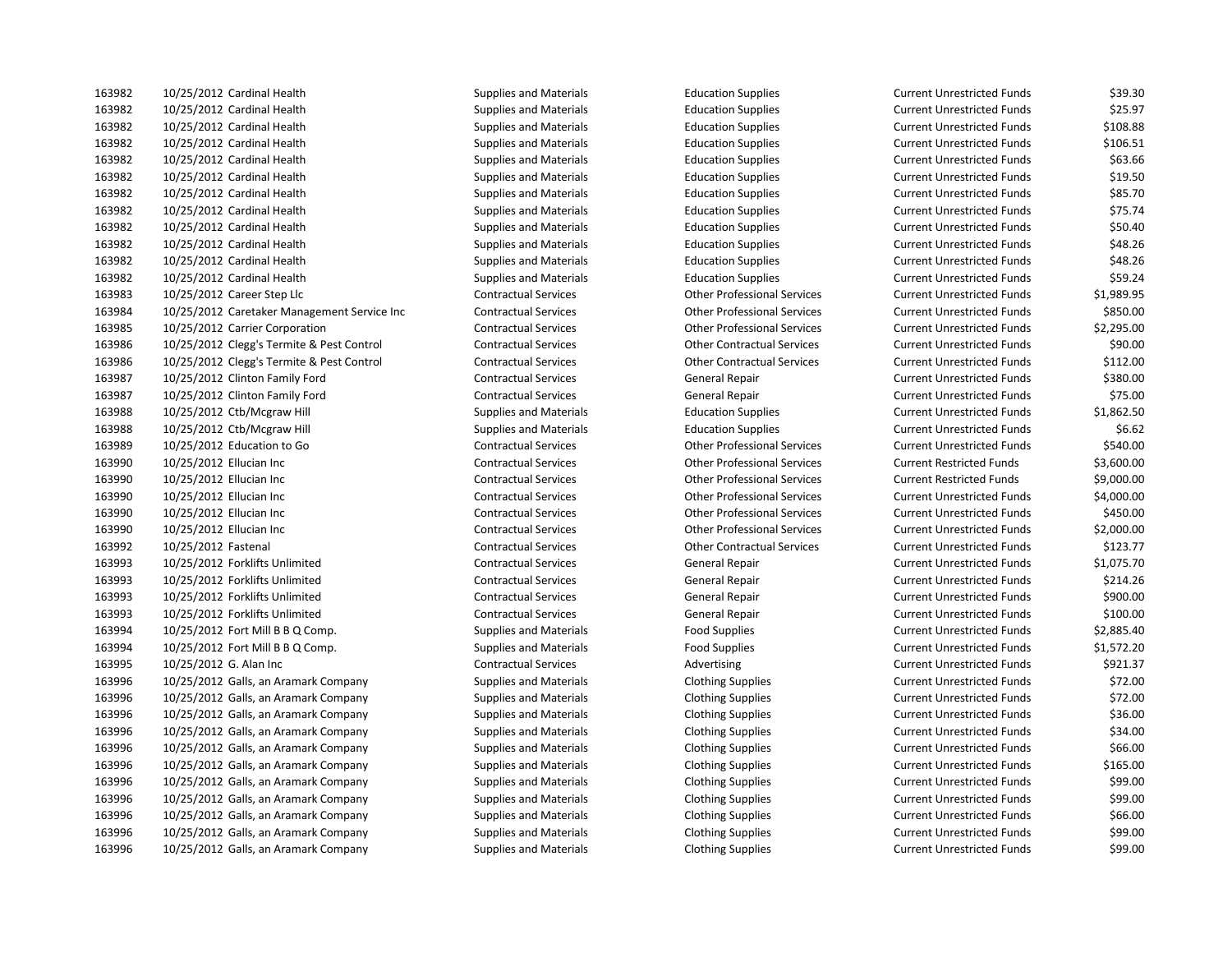| 163996 | 10/25/2012 Galls, an Aramark Company  | Supplies and Materials        | <b>Clothing Supplies</b>           | Current Unrestricted Funds        | \$15.82    |
|--------|---------------------------------------|-------------------------------|------------------------------------|-----------------------------------|------------|
| 163997 | 10/25/2012 Graybar Electric Co        | <b>Contractual Services</b>   | General Repair                     | <b>Current Unrestricted Funds</b> | \$135.46   |
| 163997 | 10/25/2012 Graybar Electric Co        | <b>Contractual Services</b>   | General Repair                     | <b>Current Unrestricted Funds</b> | \$127.72   |
| 163997 | 10/25/2012 Graybar Electric Co        | <b>Contractual Services</b>   | General Repair                     | <b>Current Unrestricted Funds</b> | \$218.93   |
| 163998 | 10/25/2012 Halo Promotions            | <b>Contractual Services</b>   | Advertising                        | <b>Current Unrestricted Funds</b> | \$659.59   |
| 163999 | 10/25/2012 Honey Baked Ham Company    | <b>Supplies and Materials</b> | <b>Food Supplies</b>               | <b>Current Unrestricted Funds</b> | \$107.87   |
| 163999 | 10/25/2012 Honey Baked Ham Company    | <b>Supplies and Materials</b> | <b>Food Supplies</b>               | <b>Current Unrestricted Funds</b> | \$161.82   |
| 163999 | 10/25/2012 Honey Baked Ham Company    | <b>Supplies and Materials</b> | <b>Food Supplies</b>               | <b>Current Unrestricted Funds</b> | \$257.56   |
| 163999 | 10/25/2012 Honey Baked Ham Company    | <b>Supplies and Materials</b> | <b>Food Supplies</b>               | <b>Current Unrestricted Funds</b> | \$280.44   |
| 163999 | 10/25/2012 Honey Baked Ham Company    | <b>Supplies and Materials</b> | <b>Food Supplies</b>               | <b>Current Unrestricted Funds</b> | \$42.66    |
| 164000 | 10/25/2012 Interior Plantscapes Llc   | <b>Contractual Services</b>   | <b>Other Contractual Services</b>  | <b>Current Unrestricted Funds</b> | \$268.00   |
| 164001 | 10/25/2012 Interstate Fleet Services  | <b>Supplies and Materials</b> | Motor Vehicle                      | <b>Current Unrestricted Funds</b> | \$35.30    |
| 164002 | 10/25/2012 Jer Group Inc              | <b>Contractual Services</b>   | <b>Other Professional Services</b> | <b>Current Unrestricted Funds</b> | \$460.00   |
| 164003 | 10/25/2012 YTC Employee               | <b>Supplies and Materials</b> | <b>Maintenance Supplies</b>        | <b>Current Unrestricted Funds</b> | \$2,396.80 |
| 164003 | 10/25/2012 YTC Employee               | <b>Supplies and Materials</b> | <b>Maintenance Supplies</b>        | <b>Current Unrestricted Funds</b> | \$157.23   |
| 164003 | 10/25/2012 YTC Employee               | <b>Supplies and Materials</b> | <b>Maintenance Supplies</b>        | <b>Current Unrestricted Funds</b> | \$2,396.80 |
| 164004 | 10/25/2012 Kone Inc                   | <b>Contractual Services</b>   | <b>Other Contractual Services</b>  | <b>Current Unrestricted Funds</b> | \$440.00   |
| 164006 | 10/25/2012 Metrographics              | <b>Contractual Services</b>   | Advertising                        | <b>Current Unrestricted Funds</b> | \$1,400.00 |
| 164007 | 10/25/2012 Mid-Carolina Ahec, Inc.    | <b>Contractual Services</b>   | <b>Other Professional Services</b> | <b>Current Unrestricted Funds</b> | \$52.00    |
| 164007 | 10/25/2012 Mid-Carolina Ahec, Inc.    | <b>Contractual Services</b>   | <b>Other Professional Services</b> | <b>Current Unrestricted Funds</b> | \$4.00     |
| 164007 | 10/25/2012 Mid-Carolina Ahec, Inc.    | <b>Contractual Services</b>   | <b>Other Professional Services</b> | <b>Current Unrestricted Funds</b> | \$44.00    |
| 164007 | 10/25/2012 Mid-Carolina Ahec, Inc.    | <b>Contractual Services</b>   | <b>Other Professional Services</b> | <b>Current Unrestricted Funds</b> | \$30.00    |
| 164007 | 10/25/2012 Mid-Carolina Ahec, Inc.    | <b>Contractual Services</b>   | <b>Other Professional Services</b> | <b>Current Unrestricted Funds</b> | \$40.00    |
| 164007 | 10/25/2012 Mid-Carolina Ahec, Inc.    | <b>Contractual Services</b>   | <b>Other Professional Services</b> | <b>Current Unrestricted Funds</b> | \$48.00    |
| 164007 | 10/25/2012 Mid-Carolina Ahec, Inc.    | <b>Contractual Services</b>   | <b>Other Professional Services</b> | <b>Current Unrestricted Funds</b> | \$56.00    |
| 164007 | 10/25/2012 Mid-Carolina Ahec, Inc.    | <b>Contractual Services</b>   | <b>Other Professional Services</b> | <b>Current Unrestricted Funds</b> | \$44.00    |
| 164008 | 10/25/2012 Millsaps Plumbing and Pump | <b>Contractual Services</b>   | <b>Other Professional Services</b> | <b>Current Unrestricted Funds</b> | \$75.60    |
| 164009 | 10/25/2012 O.B. One Communications    | <b>Supplies and Materials</b> | Data Processing Supplies           | <b>Current Restricted Funds</b>   | \$100.00   |
| 164009 | 10/25/2012 O.B. One Communications    | <b>Supplies and Materials</b> | <b>Data Processing Supplies</b>    | <b>Current Restricted Funds</b>   | \$9.99     |
| 164009 | 10/25/2012 O.B. One Communications    | <b>Supplies and Materials</b> | <b>Data Processing Supplies</b>    | <b>Current Restricted Funds</b>   | \$12.00    |
| 164009 | 10/25/2012 O.B. One Communications    | <b>Supplies and Materials</b> | Data Processing Supplies           | <b>Current Restricted Funds</b>   | \$26.67    |
| 164009 | 10/25/2012 O.B. One Communications    | <b>Supplies and Materials</b> | Data Processing Supplies           | <b>Current Restricted Funds</b>   | \$248.01   |
| 164009 | 10/25/2012 O.B. One Communications    | <b>Supplies and Materials</b> | Data Processing Supplies           | <b>Current Restricted Funds</b>   | \$5.80     |
| 164009 | 10/25/2012 O.B. One Communications    | <b>Supplies and Materials</b> | Data Processing Supplies           | <b>Current Restricted Funds</b>   | \$96.00    |
| 164009 | 10/25/2012 O.B. One Communications    | <b>Supplies and Materials</b> | <b>Data Processing Supplies</b>    | <b>Current Restricted Funds</b>   | \$18.66    |
| 164009 | 10/25/2012 O.B. One Communications    | <b>Supplies and Materials</b> | Data Processing Supplies           | <b>Current Restricted Funds</b>   | \$4.53     |
| 164009 | 10/25/2012 O.B. One Communications    | <b>Supplies and Materials</b> | <b>Data Processing Supplies</b>    | <b>Current Restricted Funds</b>   | \$50.00    |
| 164009 | 10/25/2012 O.B. One Communications    | <b>Contractual Services</b>   | Data Processing Serv               | <b>Current Restricted Funds</b>   | \$863.96   |
| 164010 | 10/25/2012 Oce' Imagistec Inc         | <b>Supplies and Materials</b> | Photocopy Supplies                 | <b>Current Unrestricted Funds</b> | \$233.38   |
| 164010 | 10/25/2012 Oce' Imagistec Inc         | <b>Fixed Charges</b>          | Rental Other                       | <b>Current Unrestricted Funds</b> | \$22.04    |
| 164010 | 10/25/2012 Oce' Imagistec Inc         | <b>Supplies and Materials</b> | <b>Photocopy Supplies</b>          | <b>Current Unrestricted Funds</b> | \$112.41   |
| 164011 | 10/25/2012 Ontario Investments Inc    | <b>Fixed Charges</b>          | Rental Other                       | <b>Current Unrestricted Funds</b> | \$156.22   |
| 164012 | 10/25/2012 Overhead Door of Rock Hill | <b>Contractual Services</b>   | General Repair                     | <b>Current Unrestricted Funds</b> | \$1,472.00 |
| 164012 | 10/25/2012 Overhead Door of Rock Hill | <b>Contractual Services</b>   | <b>General Repair</b>              | <b>Current Unrestricted Funds</b> | \$624.96   |
| 164013 | 10/25/2012 Palmetto Tire and Service  | <b>Contractual Services</b>   | <b>General Repair</b>              | <b>Current Unrestricted Funds</b> | \$206.32   |
| 164013 | 10/25/2012 Palmetto Tire and Service  | <b>Contractual Services</b>   | General Repair                     | <b>Current Unrestricted Funds</b> | \$27.00    |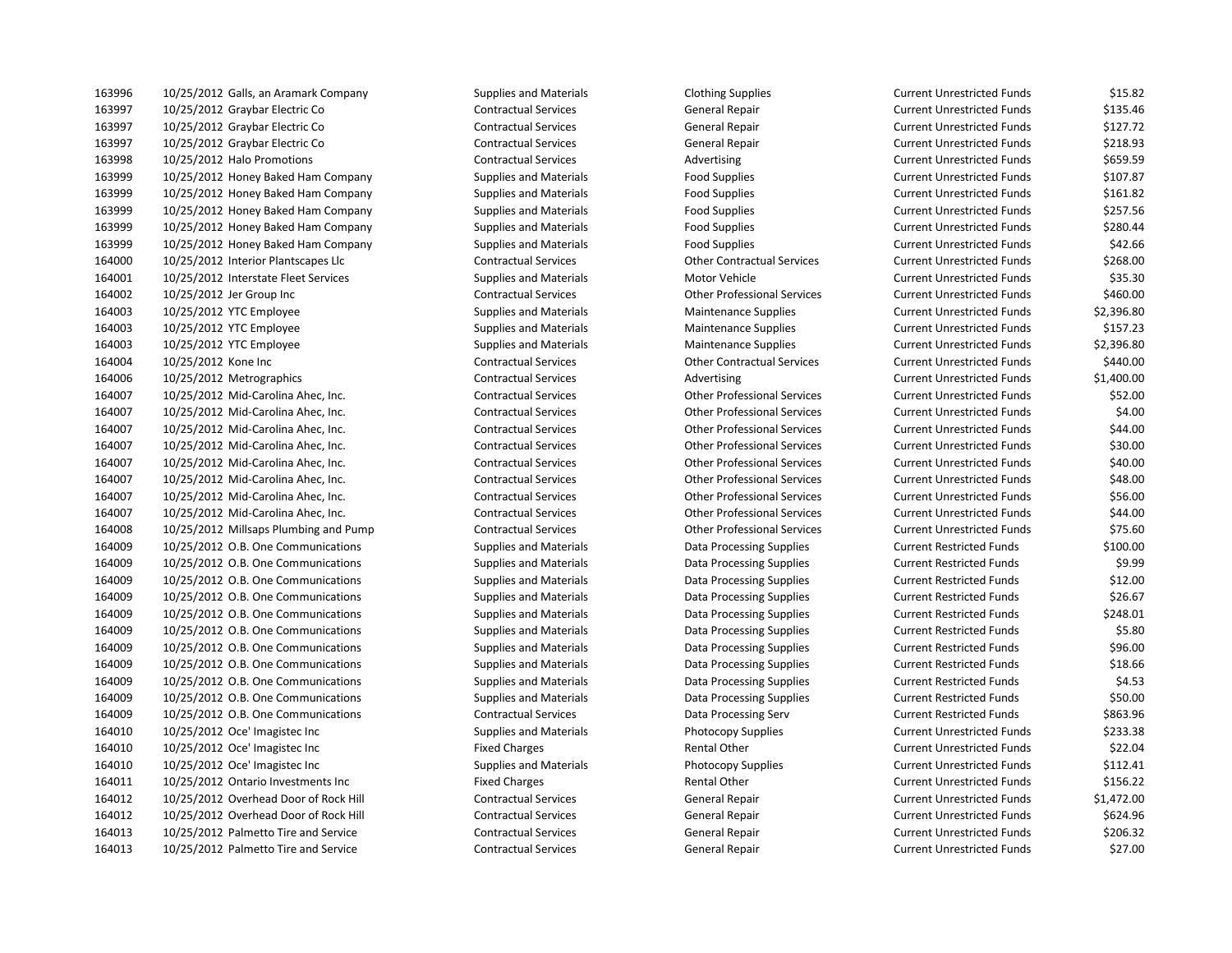| 164013 | 10/25/2012 Palmetto Tire and Service           | <b>Contractual Services</b>      | General Repair                     | Current Unrestricted Funds        | \$55.00    |
|--------|------------------------------------------------|----------------------------------|------------------------------------|-----------------------------------|------------|
| 164013 | 10/25/2012 Palmetto Tire and Service           | <b>Contractual Services</b>      | General Repair                     | <b>Current Unrestricted Funds</b> | \$59.45    |
| 164013 | 10/25/2012 Palmetto Tire and Service           | <b>Contractual Services</b>      | General Repair                     | <b>Current Unrestricted Funds</b> | \$85.55    |
| 164013 | 10/25/2012 Palmetto Tire and Service           | <b>Contractual Services</b>      | <b>Utilities</b>                   | <b>Current Unrestricted Funds</b> | \$4.00     |
| 164013 | 10/25/2012 Palmetto Tire and Service           | <b>Contractual Services</b>      | <b>Utilities</b>                   | <b>Current Unrestricted Funds</b> | \$0.84     |
| 164014 | 10/25/2012 Panera Llc                          | <b>Supplies and Materials</b>    | <b>Food Supplies</b>               | <b>Current Unrestricted Funds</b> | \$485.04   |
| 164014 | 10/25/2012 Panera Llc                          | <b>Supplies and Materials</b>    | <b>Food Supplies</b>               | <b>Current Unrestricted Funds</b> | \$15.25    |
| 164015 | 10/25/2012 P B Appleton Customer Care Serv     | <b>Supplies and Materials</b>    | Postage                            | <b>Current Unrestricted Funds</b> | \$327.39   |
| 164016 | 10/25/2012 Porter Paints                       | <b>Contractual Services</b>      | General Repair                     | <b>Current Unrestricted Funds</b> | \$211.61   |
| 164016 | 10/25/2012 Porter Paints                       | <b>Contractual Services</b>      | General Repair                     | <b>Current Unrestricted Funds</b> | \$231.80   |
| 164016 | 10/25/2012 Porter Paints                       | <b>Contractual Services</b>      | General Repair                     | <b>Current Unrestricted Funds</b> | \$267.07   |
| 164017 | 10/25/2012 Record Storage Systems              | <b>Contractual Services</b>      | Data Processing Serv               | <b>Current Unrestricted Funds</b> | \$148.60   |
| 164019 | 10/25/2012 Sign Techniques                     | <b>Supplies and Materials</b>    | <b>Other Supplies</b>              | <b>Current Unrestricted Funds</b> | \$1,450.00 |
| 164020 | 10/25/2012 Software Express                    | <b>Supplies and Materials</b>    | <b>Education Supplies</b>          | <b>Current Unrestricted Funds</b> | \$522.66   |
| 164021 | 10/25/2012 Southeastern Paper Group, Inc       | <b>Supplies and Materials</b>    | Janitorial Supplies                | <b>Current Unrestricted Funds</b> | \$1,016.45 |
| 164021 | 10/25/2012 Southeastern Paper Group, Inc       | <b>Supplies and Materials</b>    | Janitorial Supplies                | <b>Current Unrestricted Funds</b> | \$73.69    |
| 164021 | 10/25/2012 Southeastern Paper Group, Inc.      | <b>Supplies and Materials</b>    | Janitorial Supplies                | <b>Current Unrestricted Funds</b> | \$342.71   |
| 164022 | 10/25/2012 Staffmark                           | <b>Contractual Services</b>      | <b>Other Professional Services</b> | <b>Current Unrestricted Funds</b> | \$504.42   |
| 164022 | 10/25/2012 Staffmark                           | <b>Contractual Services</b>      | <b>Other Professional Services</b> | <b>Current Unrestricted Funds</b> | \$510.80   |
| 164023 | 10/25/2012 U Save Auto Rental                  | Travel                           | Travel                             | <b>Current Unrestricted Funds</b> | \$49.56    |
| 164023 | 10/25/2012 U Save Auto Rental                  | Travel                           | Travel                             | <b>Current Unrestricted Funds</b> | \$64.46    |
| 164024 | 10/25/2012 Uni Guard Security Agency Inc       | <b>Contractual Services</b>      | <b>Other Professional Services</b> | <b>Current Unrestricted Funds</b> | \$76.00    |
| 164025 | 10/25/2012 Unified Av Systems                  | <b>Contractual Services</b>      | General Repair                     | <b>Current Unrestricted Funds</b> | \$332.50   |
| 164026 | 10/25/2012 W Square Advertising                | <b>Contractual Services</b>      | Advertising                        | <b>Current Unrestricted Funds</b> | \$5,687.50 |
| 164026 | 10/25/2012 W Square Advertising                | <b>Contractual Services</b>      | Advertising                        | <b>Current Unrestricted Funds</b> | \$75.00    |
| 164026 | 10/25/2012 W Square Advertising                | <b>Contractual Services</b>      | Advertising                        | <b>Current Unrestricted Funds</b> | \$12.44    |
| 164027 | 10/25/2012 Waste Management of the Carolinas   | <b>Contractual Services</b>      | <b>Utilities</b>                   | <b>Current Unrestricted Funds</b> | \$168.96   |
| 164054 | 10/25/2012 Business Card                       | Travel                           | In State Lodging                   | <b>Current Unrestricted Funds</b> | \$449.08   |
| 164055 | 10/25/2012 Business Card                       | Travel                           | In State Lodging                   | <b>Current Restricted Funds</b>   | \$305.29   |
| 164055 | 10/25/2012 Business Card                       | Travel                           | In State Lodging                   | <b>Current Restricted Funds</b>   | \$329.75   |
| 164056 | 10/25/2012 Lancaster County Chamber of Commerc | <b>Supplies and Materials</b>    | <b>Food Supplies</b>               | <b>Current Unrestricted Funds</b> | \$35.00    |
| 164057 | 10/25/2012 Oce' Imagistec Inc                  | <b>Fixed Charges</b>             | Rental Other                       | <b>Current Unrestricted Funds</b> | \$7.55     |
| 164058 | 10/25/2012 Surveillance, Resources, and Invest | Op Revenue - Other Current Unres | SRI                                | <b>Current Unrestricted Funds</b> | \$1,417.00 |
| 164058 | 10/25/2012 Surveillance, Resources, and Invest | Op Revenue - Other Current Unres | SRI                                | <b>Current Unrestricted Funds</b> | \$109.00   |
| 164058 | 10/25/2012 Surveillance, Resources, and Invest | Op Revenue - Other Current Unres | SRI                                | <b>Current Unrestricted Funds</b> | \$381.50   |
| 164058 | 10/25/2012 Surveillance, Resources, and Invest | Op Revenue - Other Current Unres | SRI                                | <b>Current Unrestricted Funds</b> | \$981.00   |
| 164059 | 10/26/2012 Larry Lovett                        | <b>Contractual Services</b>      | <b>Other Professional Services</b> | <b>Current Unrestricted Funds</b> | \$135.00   |
| 164064 | 10/31/2012 Assessment Technologies Institute   | Op Revenue - Other Current Unres | ATI                                | <b>Current Unrestricted Funds</b> | \$2,565.60 |
| 164064 | 10/31/2012 Assessment Technologies Institute   | Op Revenue - Other Current Unres | ATI                                | <b>Current Unrestricted Funds</b> | \$2,437.32 |
| 164064 | 10/31/2012 Assessment Technologies Institute   | Op Revenue - Other Current Unres | ATI                                | <b>Current Unrestricted Funds</b> | \$9,680.00 |
| 164064 | 10/31/2012 Assessment Technologies Institute   | Op Revenue - Other Current Unres | ATI                                | <b>Current Unrestricted Funds</b> | \$3,360.00 |
| 164065 | 10/31/2012 Atlanta Dental Supply               | <b>Contractual Services</b>      | General Repair                     | <b>Current Unrestricted Funds</b> | \$147.26   |
| 164065 | 10/31/2012 Atlanta Dental Supply               | <b>Contractual Services</b>      | General Repair                     | <b>Current Unrestricted Funds</b> | \$66.05    |
| 164066 | 10/31/2012 Authorized Parts, Inc               | <b>Contractual Services</b>      | <b>General Repair</b>              | <b>Current Unrestricted Funds</b> | \$3,166.35 |
| 164066 | 10/31/2012 Authorized Parts, Inc               | <b>Contractual Services</b>      | <b>General Repair</b>              | <b>Current Unrestricted Funds</b> | \$20.90    |
| 164066 | 10/31/2012 Authorized Parts, Inc.              | <b>Contractual Services</b>      | General Repair                     | <b>Current Unrestricted Funds</b> | \$222.58   |
|        |                                                |                                  |                                    |                                   |            |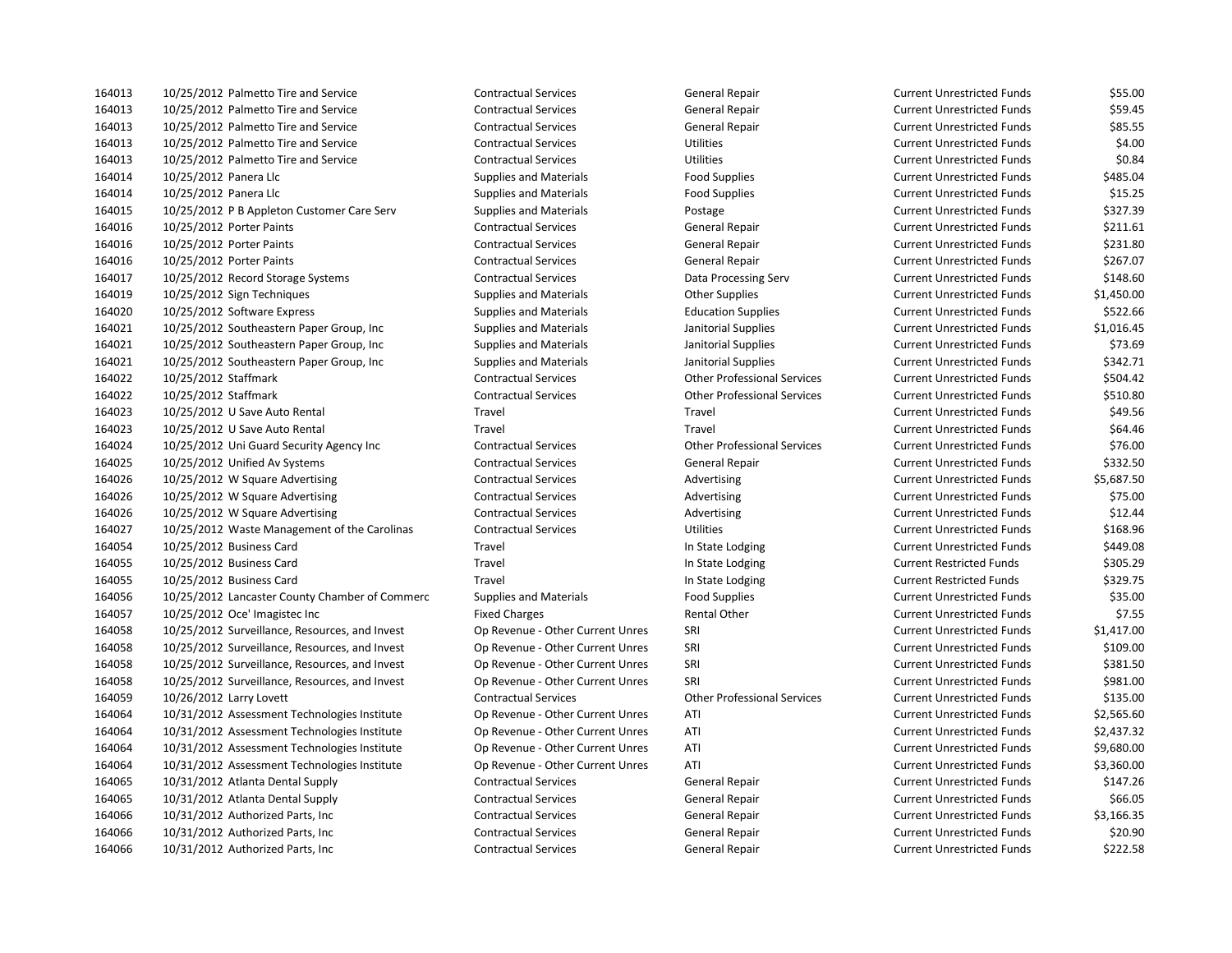| 164067   | 10/31/2012 City of Rock Hill         | <b>Supplies and Materials</b> | Fuel                                 | <b>Current Unrestricted Funds</b> | \$1,430.52 |
|----------|--------------------------------------|-------------------------------|--------------------------------------|-----------------------------------|------------|
| 164067   | 10/31/2012 City of Rock Hill         | <b>Supplies and Materials</b> | Fuel                                 | <b>Current Unrestricted Funds</b> | \$1,440.49 |
| 164068   | 10/31/2012 Cox's Rock Hill Inc       | <b>Contractual Services</b>   | <b>Other Professional Services</b>   | <b>Current Unrestricted Funds</b> | \$1,385.00 |
| 164068   | 10/31/2012 Cox's Rock Hill Inc       | <b>Contractual Services</b>   | <b>Other Professional Services</b>   | <b>Current Unrestricted Funds</b> | \$1,630.00 |
| 164069   | 10/31/2012 Dell Computer Corporation | <b>Contractual Services</b>   | Data Processing Serv                 | <b>Current Unrestricted Funds</b> | \$2,023.39 |
| 164069   | 10/31/2012 Dell Computer Corporation | <b>Contractual Services</b>   | Data Processing Serv                 | <b>Current Unrestricted Funds</b> | \$1,753.87 |
| 164069   | 10/31/2012 Dell Computer Corporation | <b>Contractual Services</b>   | Data Processing Serv                 | <b>Current Unrestricted Funds</b> | \$1,957.57 |
| 164069   | 10/31/2012 Dell Computer Corporation | <b>Contractual Services</b>   | Data Processing Serv                 | <b>Current Unrestricted Funds</b> | \$1,908.10 |
| 164069   | 10/31/2012 Dell Computer Corporation | <b>Contractual Services</b>   | Data Processing Serv                 | <b>Current Unrestricted Funds</b> | (50.04)    |
| 164070   | 10/31/2012 Keck and Wood, Inc.       | Permanent Improvements        | Fees, Arch, Eng & Other              | Master Plan                       | \$5,397.91 |
| 164071   | 10/31/2012 Palmetto Tire and Service | <b>Contractual Services</b>   | General Repair                       | <b>Current Unrestricted Funds</b> | \$1,997.34 |
| E0003904 | 10/5/2012 YTC Employee               | Travel                        | In State Priv Auto                   | <b>Current Unrestricted Funds</b> | \$698.75   |
| E0003905 | 10/5/2012 YTC Employee               | Travel                        | In State Priv Auto                   | <b>Current Unrestricted Funds</b> | \$43.81    |
| E0003906 | 10/5/2012 YTC Employee               | Travel                        | In State Priv Auto                   | <b>Current Unrestricted Funds</b> | \$97.88    |
| E0003907 | 10/5/2012 YTC Employee               | Travel                        | In State Lodging                     | <b>Current Unrestricted Funds</b> | \$329.24   |
| E0003907 | 10/5/2012 YTC Employee               | Travel                        | In State Meals                       | <b>Current Unrestricted Funds</b> | \$80.87    |
| E0003908 | 10/5/2012 YTC Employee               | Travel                        | In State Priv Auto                   | <b>Current Unrestricted Funds</b> | \$79.75    |
| E0003909 | 10/9/2012 YTC Employee               | Travel                        | In State Priv Auto                   | <b>Current Unrestricted Funds</b> | \$23.48    |
| E0003909 | 10/9/2012 YTC Employee               | Travel                        | In State Priv Auto                   | <b>Current Unrestricted Funds</b> | \$26.50    |
| E0003910 | 10/9/2012 YTC Employee               | <b>Contractual Services</b>   | Telephone                            | <b>Current Restricted Funds</b>   | \$154.76   |
| E0003911 | 10/9/2012 YTC Employee               | Travel                        | In State Priv Auto                   | <b>Current Unrestricted Funds</b> | \$101.23   |
| E0003911 | 10/9/2012 YTC Employee               | Travel                        | In State Lodging                     | <b>Current Unrestricted Funds</b> | \$164.90   |
| E0003911 | 10/9/2012 YTC Employee               | Travel                        | In State Misc Travel Exp             | <b>Current Unrestricted Funds</b> | \$6.00     |
| E0003911 | 10/9/2012 YTC Employee               | Travel                        | In State Meals                       | <b>Current Unrestricted Funds</b> | \$12.00    |
| E0003911 | 10/9/2012 YTC Employee               | Travel                        | In State Priv Auto                   | <b>Current Unrestricted Funds</b> | \$99.70    |
| E0003911 | 10/9/2012 YTC Employee               | Travel                        | Non Deductible Meals                 | <b>Current Unrestricted Funds</b> | \$7.00     |
| E0003912 | 10/10/2012 YTC Employee              | Travel                        | In State Priv Auto                   | <b>Current Unrestricted Funds</b> | \$388.89   |
| E0003912 | 10/10/2012 YTC Employee              | Travel                        | In State Priv Auto                   | <b>Current Unrestricted Funds</b> | \$634.98   |
| E0003913 | 10/10/2012 YTC Employee              | Travel                        | In State Priv Auto                   | <b>Current Restricted Funds</b>   | \$19.42    |
| E0003914 | 10/10/2012 YTC Employee              | Travel                        | In State Priv Auto                   | <b>Current Restricted Funds</b>   | \$81.36    |
| E0003914 | 10/10/2012 YTC Employee              | Travel                        | In State Priv Auto                   | <b>Current Restricted Funds</b>   | \$69.71    |
| E0003914 | 10/10/2012 YTC Employee              | Travel                        | Non Deductible Meals                 | <b>Current Restricted Funds</b>   | \$7.00     |
| E0003979 | 10/11/2012 YTC Employee              | Travel                        | In State Priv Auto                   | <b>Current Unrestricted Funds</b> | \$28.75    |
| E0004005 | 10/19/2012 YTC Employee              | Travel                        | In State Priv Auto                   | <b>Current Unrestricted Funds</b> | \$105.45   |
| E0004005 | 10/19/2012 YTC Employee              | Travel                        | In State Meals                       | <b>Current Unrestricted Funds</b> | \$12.00    |
| E0004006 | 10/19/2012 YTC Employee              | Travel                        | In State Priv Auto                   | <b>Current Unrestricted Funds</b> | \$76.59    |
| E0004007 | 10/19/2012 YTC Employee              | Travel                        | In State Priv Auto                   | <b>Current Unrestricted Funds</b> | \$210.90   |
| E0004007 | 10/19/2012 YTC Employee              | Travel                        | In State Meals                       | <b>Current Unrestricted Funds</b> | \$31.04    |
| E0004008 | 10/19/2012 YTC Employee              | Travel                        | In State Meals                       | <b>Current Unrestricted Funds</b> | \$31.00    |
| E0004009 | 10/19/2012 YTC Employee              | <b>Contractual Services</b>   | <b>Education &amp; Training Serv</b> | <b>Current Unrestricted Funds</b> | \$2,000.00 |
| E0004011 | 10/23/2012 YTC Employee              | <b>Supplies and Materials</b> | <b>Food Supplies</b>                 | <b>Current Unrestricted Funds</b> | \$27.94    |
| E0004013 | 10/25/2012 YTC Employee              | Travel                        | In State Priv Auto                   | <b>Current Unrestricted Funds</b> | \$53.28    |
| E0004013 | 10/25/2012 YTC Employee              | Travel                        | In State Priv Auto                   | <b>Current Unrestricted Funds</b> | \$103.23   |
| E0004015 | 10/25/2012 YTC Employee              | Travel                        | In State Priv Auto                   | <b>Current Unrestricted Funds</b> | \$17.76    |
| E0004016 | 10/25/2012 YTC Employee              | Travel                        | In State Priv Auto                   | <b>Current Unrestricted Funds</b> | \$620.49   |
| E0004017 | 10/25/2012 YTC Employee              | Travel                        | In State Priv Auto                   | <b>Current Restricted Funds</b>   | \$74.05    |
|          |                                      |                               |                                      |                                   |            |

| Current Unrestricted Funds        | \$1,430.52     |
|-----------------------------------|----------------|
| <b>Current Unrestricted Funds</b> | \$1,440.49     |
| <b>Current Unrestricted Funds</b> | \$1,385.00     |
| Current Unrestricted Funds        | \$1,630.00     |
| <b>Current Unrestricted Funds</b> | \$2,023.39     |
| <b>Current Unrestricted Funds</b> | \$1,753.87     |
| <b>Current Unrestricted Funds</b> | \$1,957.57     |
| <b>Current Unrestricted Funds</b> | \$1,908.10     |
| <b>Current Unrestricted Funds</b> | (50.04)        |
| Master Plan                       | \$5,397.91     |
| <b>Current Unrestricted Funds</b> | \$1,997.34     |
| <b>Current Unrestricted Funds</b> | \$698.75       |
| <b>Current Unrestricted Funds</b> | \$43.81        |
| <b>Current Unrestricted Funds</b> | \$97.88        |
| <b>Current Unrestricted Funds</b> | \$329.24       |
| <b>Current Unrestricted Funds</b> | \$80.87        |
| <b>Current Unrestricted Funds</b> | \$79.75        |
| <b>Current Unrestricted Funds</b> | \$23.48        |
| Current Unrestricted Funds        | \$26.50        |
| <b>Current Restricted Funds</b>   | \$154.76       |
| <b>Current Unrestricted Funds</b> | \$101.23       |
| <b>Current Unrestricted Funds</b> | \$164.90       |
| <b>Current Unrestricted Funds</b> | \$6.00         |
| <b>Current Unrestricted Funds</b> | \$12.00        |
| <b>Current Unrestricted Funds</b> | \$99.70        |
| <b>Current Unrestricted Funds</b> | \$7.00         |
| <b>Current Unrestricted Funds</b> | \$388.89       |
| <b>Current Unrestricted Funds</b> | \$634.98       |
| Current Restricted Funds          | \$19.42        |
| <b>Current Restricted Funds</b>   | \$81.36        |
| <b>Current Restricted Funds</b>   | \$69.71        |
| <b>Current Restricted Funds</b>   | \$7.00         |
| <b>Current Unrestricted Funds</b> | \$28.75        |
| <b>Current Unrestricted Funds</b> | \$105.45       |
| <b>Current Unrestricted Funds</b> | \$12.00        |
| Current Unrestricted Funds        | \$76.59        |
| <b>Current Unrestricted Funds</b> | \$210.90       |
| <b>Current Unrestricted Funds</b> | \$31.04        |
| <b>Current Unrestricted Funds</b> | \$31.00        |
| <b>Current Unrestricted Funds</b> | \$2,000.00     |
| <b>Current Unrestricted Funds</b> | \$27.94        |
| <b>Current Unrestricted Funds</b> | \$53.28        |
| <b>Current Unrestricted Funds</b> | \$103.23       |
| Current Unrestricted Funds        | \$17.76        |
| <b>Current Unrestricted Funds</b> | \$620.49       |
| Current Rectricted Funds          | <b>\$74 05</b> |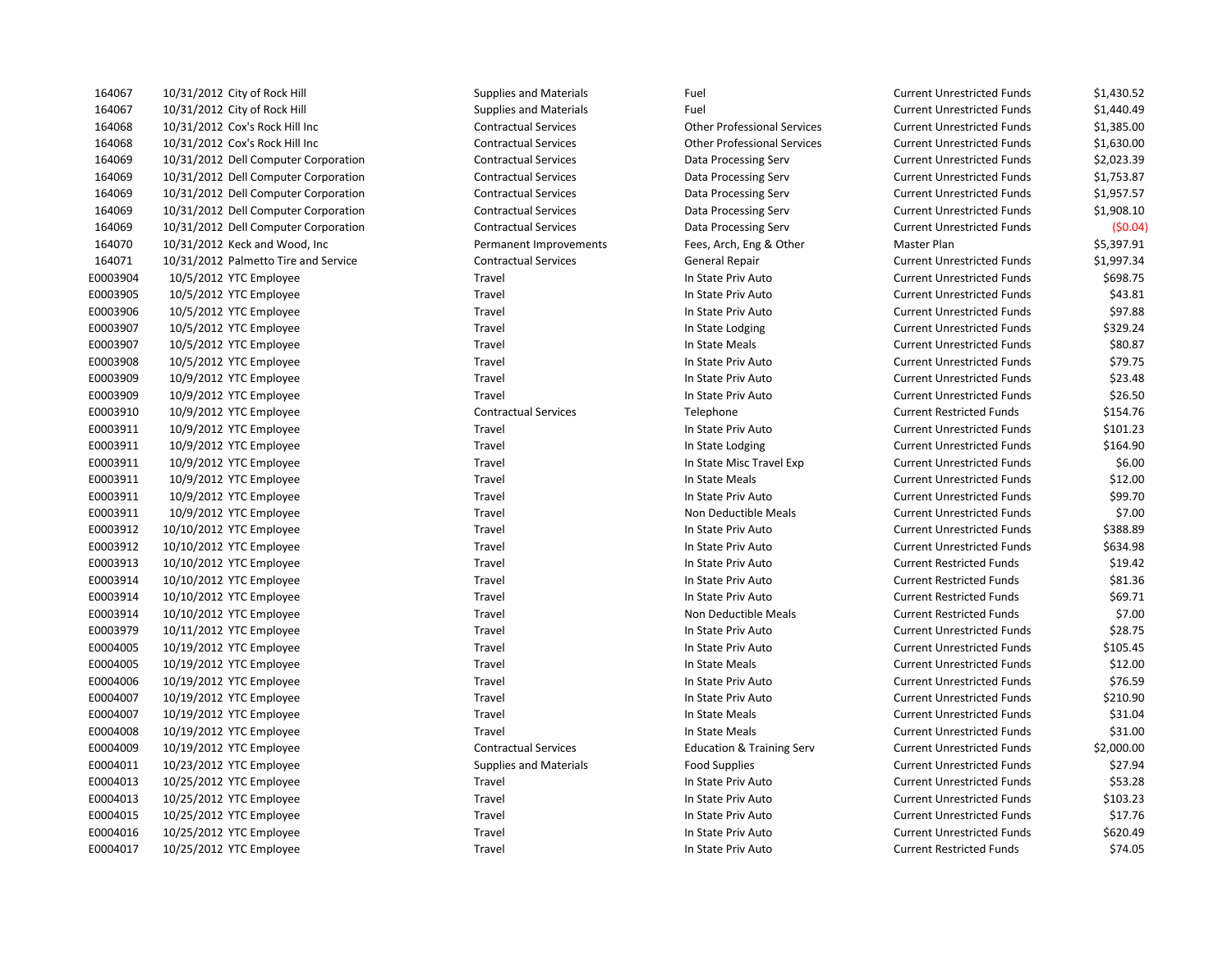| E0004018 | 10/25/2012 YTC Employee | Travel | In State Priv Auto             | <b>Current Restricted Funds</b>   | \$46.56  |
|----------|-------------------------|--------|--------------------------------|-----------------------------------|----------|
| E0004018 | 10/25/2012 YTC Employee | Travel | In State Registration Fee      | <b>Current Restricted Funds</b>   | \$18.00  |
| E0004019 | 10/25/2012 YTC Employee | Travel | In State Priv Auto             | <b>Current Unrestricted Funds</b> | \$389.33 |
| E0004019 | 10/25/2012 YTC Employee | Travel | In State Priv Auto             | <b>Current Unrestricted Funds</b> | \$32.19  |
| E0004020 | 10/25/2012 YTC Employee | Travel | Out of State Other Trans       | <b>Current Unrestricted Funds</b> | \$18.00  |
| E0004020 | 10/25/2012 YTC Employee | Travel | Out of State Air Trans         | <b>Current Unrestricted Funds</b> | \$649.00 |
| E0004020 | 10/25/2012 YTC Employee | Travel | Out of State Misc Travel       | <b>Current Unrestricted Funds</b> | \$51.00  |
| E0004020 | 10/25/2012 YTC Employee | Travel | Out of State Lodging           | <b>Current Unrestricted Funds</b> | \$288.56 |
| E0004020 | 10/25/2012 YTC Employee | Travel | Out of State Priv Auto         | <b>Current Unrestricted Funds</b> | \$39.96  |
| E0004020 | 10/25/2012 YTC Employee | Travel | Out of State Other Trans       | <b>Current Unrestricted Funds</b> | \$155.00 |
| E0004020 | 10/25/2012 YTC Employee | Travel | Out of State Meals             | <b>Current Unrestricted Funds</b> | \$96.00  |
| E0004021 | 10/25/2012 YTC Employee | Travel | In State Priv Auto             | <b>Current Unrestricted Funds</b> | \$77.70  |
| E0004021 | 10/25/2012 YTC Employee | Travel | Non Deductible Meals           | <b>Current Unrestricted Funds</b> | \$7.00   |
| E0004022 | 10/25/2012 YTC Employee | Travel | In State Priv Auto             | <b>Current Unrestricted Funds</b> | \$290.21 |
| E0004022 | 10/25/2012 YTC Employee | Travel | In State Priv Auto             | <b>Current Unrestricted Funds</b> | \$168.66 |
| E0004023 | 10/25/2012 YTC Employee | Travel | Out of State Priv Auto         | <b>Current Unrestricted Funds</b> | \$35.85  |
| E0004024 | 10/25/2012 YTC Employee | Travel | In State Priv Auto             | <b>Current Unrestricted Funds</b> | \$87.14  |
| E0004025 | 10/25/2012 YTC Employee | Travel | In State Priv Auto             | <b>Current Unrestricted Funds</b> | \$23.46  |
| E0004025 | 10/25/2012 YTC Employee | Travel | In State Priv Auto             | <b>Current Unrestricted Funds</b> | \$48.40  |
| E0004026 | 10/25/2012 YTC Employee | Travel | In State Priv Auto             | <b>Current Unrestricted Funds</b> | \$205.35 |
| E0004027 | 10/25/2012 YTC Employee | Travel | In State Priv Auto             | <b>Current Unrestricted Funds</b> | \$79.65  |
| E0004028 | 10/25/2012 YTC Employee | Travel | In State Priv Auto             | <b>Current Unrestricted Funds</b> | \$81.63  |
| E0004029 | 10/25/2012 YTC Employee | Travel | In State Priv Auto             | <b>Current Unrestricted Funds</b> | \$79.65  |
| E0004030 | 10/25/2012 YTC Employee | Travel | In State Priv Auto             | <b>Current Unrestricted Funds</b> | \$22.61  |
| E0004031 | 10/25/2012 YTC Employee | Travel | In State Priv Auto             | <b>Current Unrestricted Funds</b> | \$23.87  |
| E0004031 | 10/25/2012 YTC Employee | Travel | In State Priv Auto             | <b>Current Unrestricted Funds</b> | \$16.10  |
| E0004032 | 10/25/2012 YTC Employee | Travel | Out of State Priv Auto         | <b>Current Unrestricted Funds</b> | \$18.57  |
| E0004033 | 10/25/2012 YTC Employee | Travel | In State Priv Auto             | <b>Current Restricted Funds</b>   | \$28.27  |
| E0004034 | 10/25/2012 YTC Employee | Travel | In State Priv Auto             | <b>Current Unrestricted Funds</b> | \$42.07  |
| E0004035 | 10/25/2012 YTC Employee | Travel | In State Priv Auto             | <b>Current Unrestricted Funds</b> | \$79.65  |
| E0004036 | 10/25/2012 YTC Employee | Travel | In State Priv Auto             | <b>Current Unrestricted Funds</b> | \$14.67  |
| E0004037 | 10/29/2012 YTC Employee | Travel | In State Priv Auto             | <b>Current Unrestricted Funds</b> | \$78.16  |
| E0004038 | 10/29/2012 YTC Employee | Travel | In State Priv Auto             | <b>Current Unrestricted Funds</b> | \$49.36  |
| E0004038 | 10/29/2012 YTC Employee | Travel | In State Priv Auto             | <b>Current Unrestricted Funds</b> | \$79.75  |
| E0004039 | 10/29/2012 YTC Employee | Travel | Out of State Air Trans         | <b>Current Unrestricted Funds</b> | \$491.70 |
| E0004039 | 10/29/2012 YTC Employee | Travel | Out of State Other Trans       | <b>Current Unrestricted Funds</b> | \$36.00  |
| E0004039 | 10/29/2012 YTC Employee | Travel | Out of State Lodging           | <b>Current Unrestricted Funds</b> | \$572.76 |
| E0004039 | 10/29/2012 YTC Employee | Travel | Out of State Registration Fees | <b>Current Unrestricted Funds</b> | \$415.00 |
| E0004039 | 10/29/2012 YTC Employee | Travel | Out of State Meals             | <b>Current Unrestricted Funds</b> | \$48.00  |
| E0004040 | 10/29/2012 YTC Employee | Travel | Non Deductible Meals           | <b>Current Unrestricted Funds</b> | \$7.00   |
| E0004041 | 10/29/2012 YTC Employee | Travel | In State Priv Auto             | <b>Current Unrestricted Funds</b> | \$87.10  |
| E0004042 | 10/29/2012 YTC Employee | Travel | In State Priv Auto             | <b>Current Unrestricted Funds</b> | \$241.34 |
| E0004042 | 10/29/2012 YTC Employee | Travel | In State Meals                 | <b>Current Unrestricted Funds</b> | \$12.00  |
| E0004043 | 10/29/2012 YTC Employee | Travel | In State Meals                 | <b>Current Unrestricted Funds</b> | \$24.00  |
| E0004044 | 10/29/2012 YTC Employee | Travel | In State Priv Auto             | <b>Current Unrestricted Funds</b> | \$159.30 |
| E0004045 | 10/30/2012 YTC Employee | Travel | In State Priv Auto             | <b>Current Unrestricted Funds</b> | \$77.26  |
|          |                         |        |                                |                                   |          |